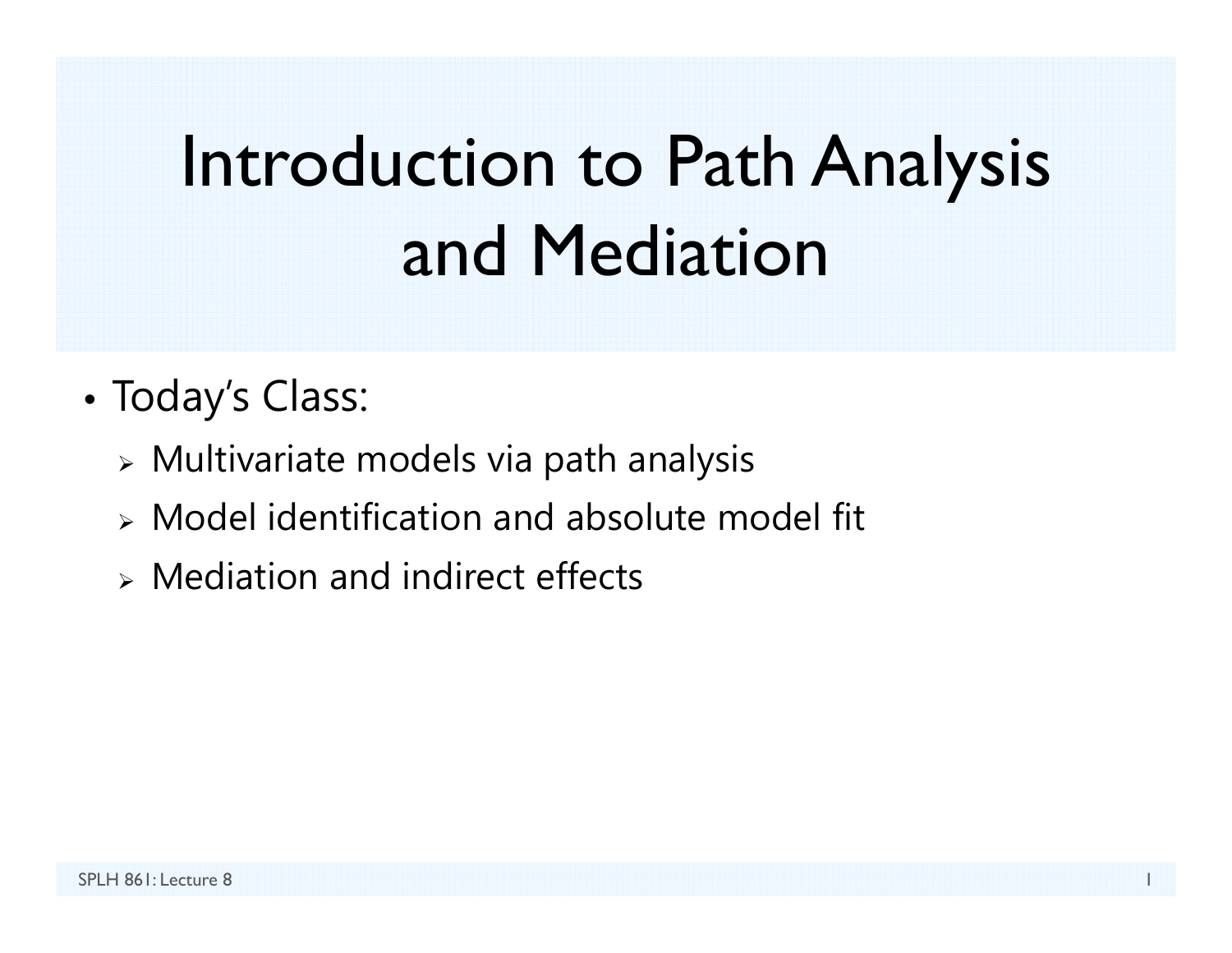### Uses of "Multivariate" Models:

#### •**(Lectures 5, 6, 7) When**  ܑ **is still a single outcome, but:**

- $\triangleright$  You have more than one outcome per person created by multiple conditions (e.g., longitudinal or repeated measures designs)
- $\triangleright$  When your  $y_i$  comes from people nested or clustered in groups, such that you really have multivariate outcomes of a group (e.g., children nested in teachers, people nested in families)

#### •**When your hypotheses involve more than one**  ܑ**:**

- $\triangleright$  To compare predictor effect sizes across outcomes (e.g., is a treatment effect bigger on outcome A than outcome B?)
- $\triangleright$  You want to test indirect effects among them (i.e., mediation):



In this "path model" M is an outcome of X and a predictor of Y

 $\begin{array}{c|c} \hline \uparrow & \qquad \qquad \text{Indirect effect} = \Delta c? = a^*b = 0? \ \hline \end{array}$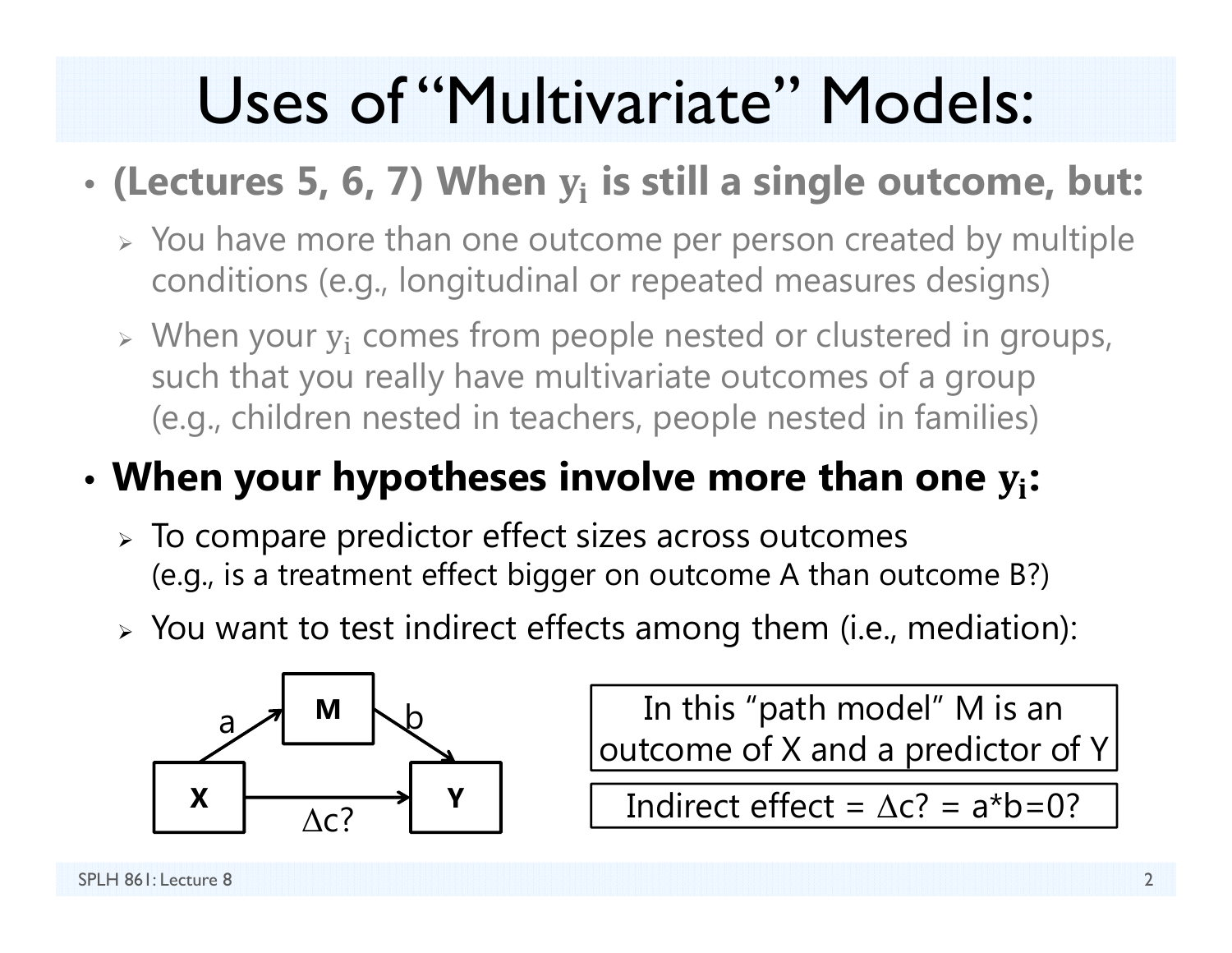### Path Models: Pictures and Equations

- Path model: Multivariate models for predicting 2+ outcomes simultaneously for the same unit of analysis
- Most often expressed as a diagram using these conventions:
	- Boxes = observed variables; circles = latent variables (in SEM) or residual
	- > One-headed arrow = regression (arrow points <u>from</u> predictor <u>to</u> outcome)
	- $\triangleright$  Two-headed arrow = residual covariance; intercepts typically not shown

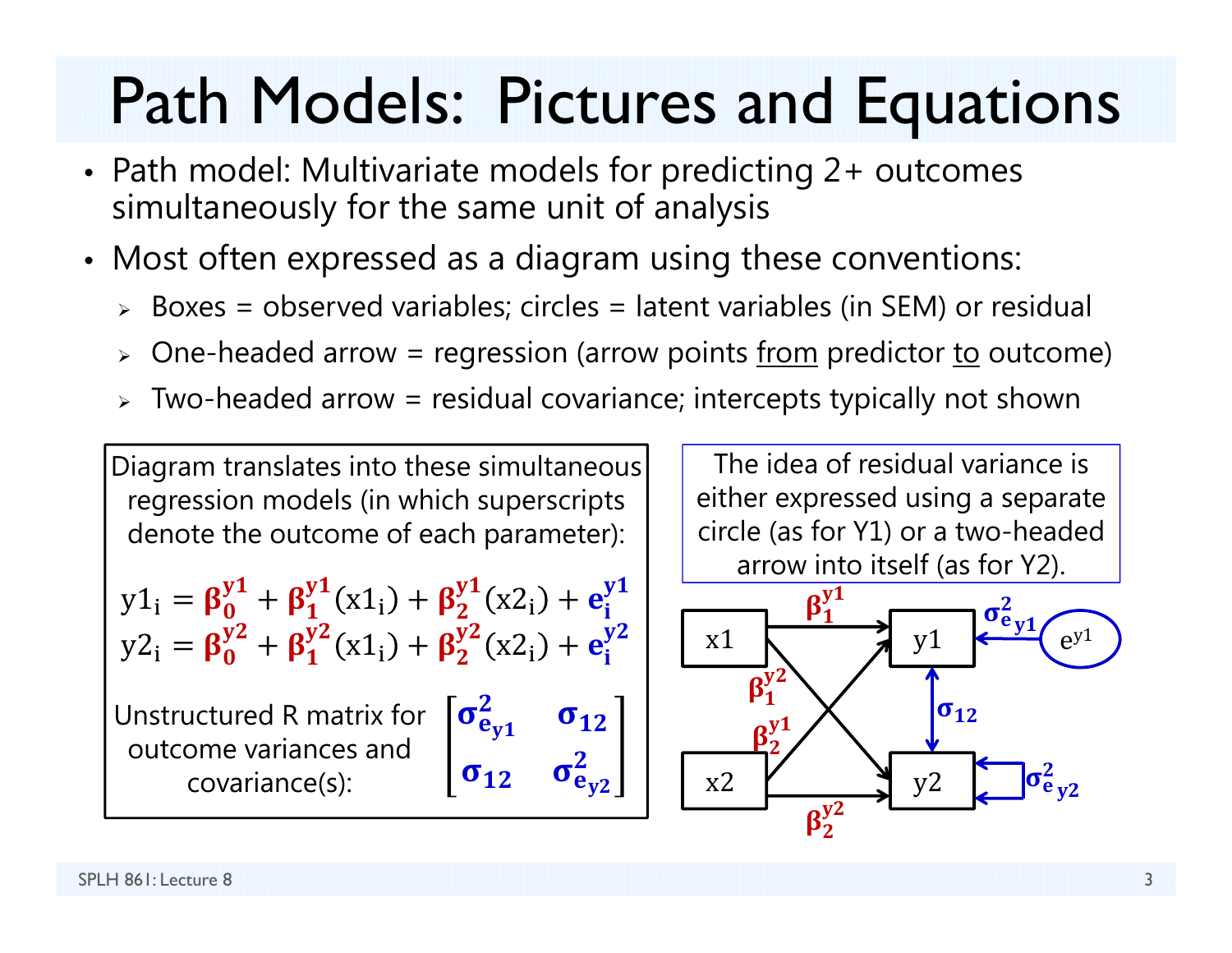### Multivariate Regression via Path Models

- This example is really just two univariate regression models estimated simultaneously
	- $\triangleright$  β<sub>1</sub> and β<sub>2</sub> provide the unique effects of x1 and x2 for y1 and y2 outcomes
	- $\triangleright$  Can calculate R<sup>2</sup> for each outcome
- So why bother to do it this way?
	- $>$  To test differences in effect size (e.g., does  $\beta_1^y$  $\mathcal{S}_1^\text{y1} = \beta_2^\text{y1}$ ?)
	- $\triangleright$  To test mediation and indirect effects, in which a variable is both a predictor and an outcome in the same analysis (stay tuned)



If these variables came from a dyad of two persons (1 and 2), this could be an example of an "actor–partner model"

- $\blacktriangleright$  Arrows within same person
	- $=$  "actor effects"
- ➤ Arrows across different people
	- = "partner effects"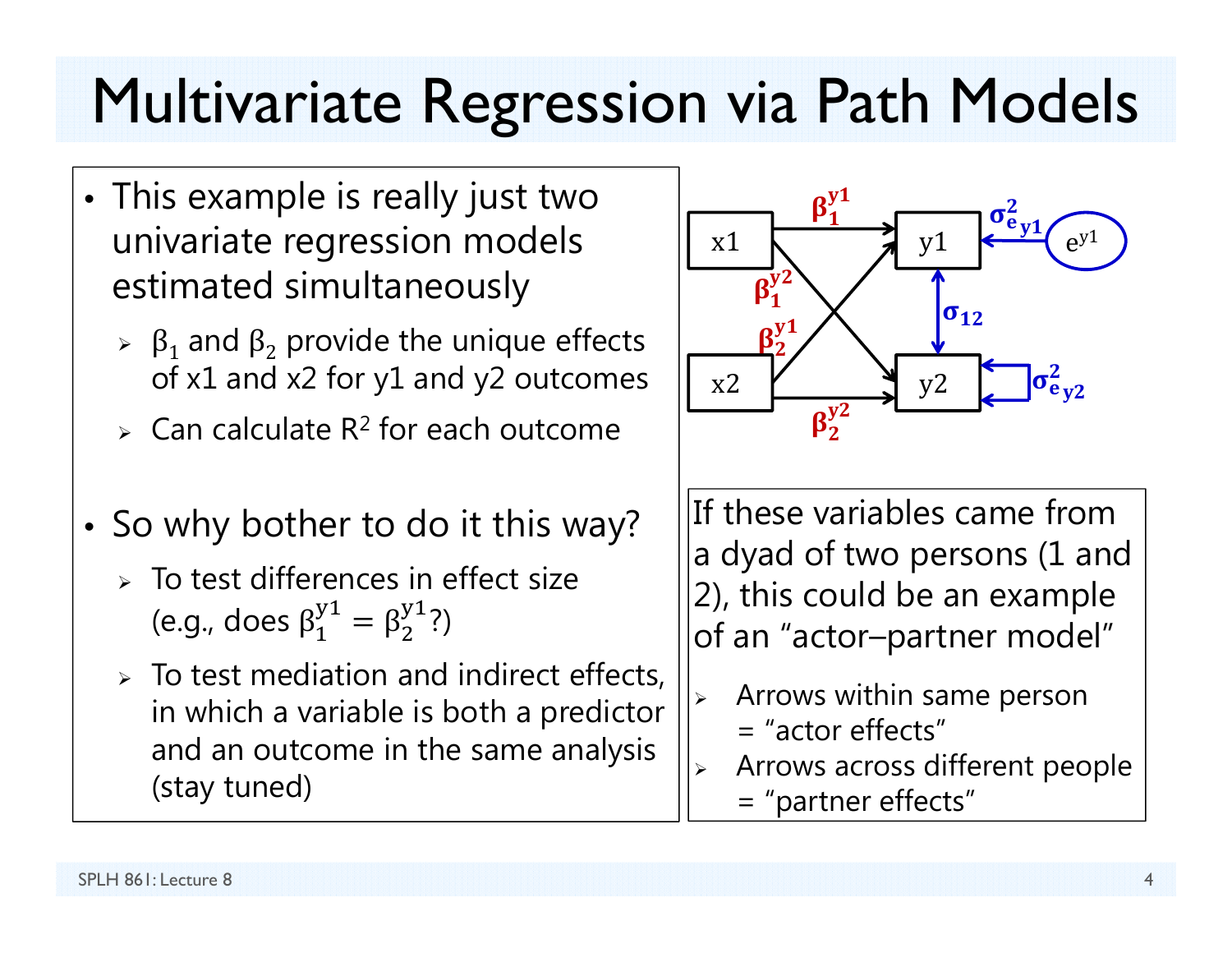### 2 Types of Path Model Solutions

- <u>Unstandardized</u>  $\rightarrow$  predicts scale-sensitive original variables:
	- $\triangleright$  **Regression Model:**  $\mathrm{y1}_{\mathrm{i}} = \boldsymbol{\beta^y_0}$  $\frac{y_1}{0} + \beta_1^{y_1}(x_1) + \beta_2^{y_1}(x_2) + e_i^{y_1}$
	- $\triangleright$  Useful for comparing across groups (whenever absolute values matter)
	- $\triangleright$  Model parameters predict the intercepts and covariance matrix
	- $\triangleright$  Variance of  $y1 =$  **[variance explained by model for the means]** +  $\sigma_e^2$ 2<br>e y 1
- Standardized  $\rightarrow$  Solution using z-scored versions of variables:
	- $\triangleright$  Useful when comparing effects within a solution (are then on same scale)
	- Standardized model parameters predict the **variable correlation matrix**
	- $\triangleright$  Standardized slope =  $[\beta_1^y]$  $\frac{y1}{1} * SD(x1)] / SD(y1)$  = unique correlation
	- $\triangleright$  **R**<sup>2</sup> for **y1** = **1**  $-$  **standardized**  $\sigma_{\rm e}^2$ 2<br>e y 1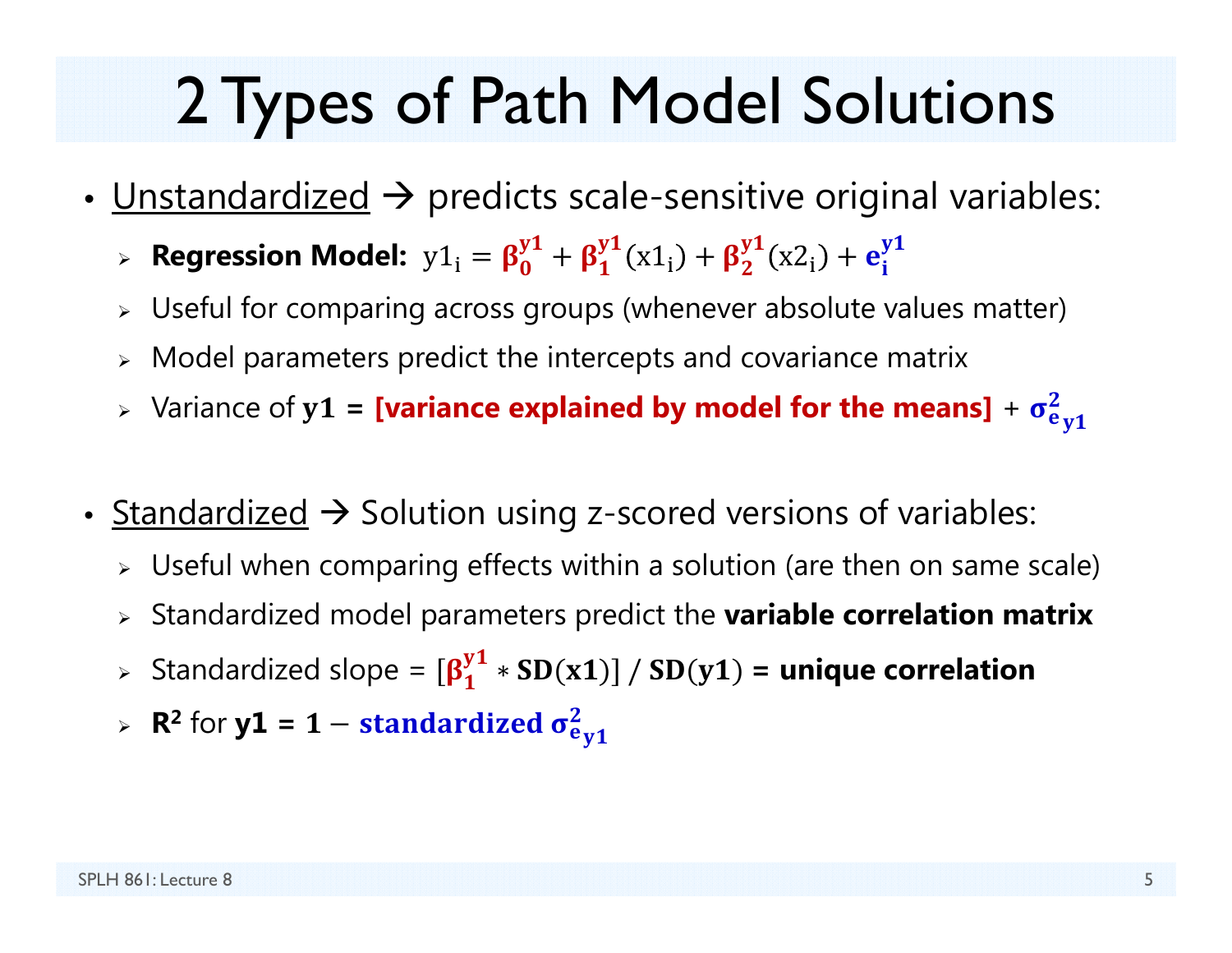# New (and Confusing) Terminology

- Predictors are known as **exogenous** variables ( X-ogenous to me)
- •Outcomes are known as **endogenous** variables (IN-dogenous to me)
- Variables that are both at once are called endogenous variables

Our previous example model: 2 exogenous variables (x1 and x2 ) 2 endogenous variables (y1 and y2 )



Our modified example model: 2 exogenous variables (x1 and x2 ) 2 endogenous variables (y1 and y2 )

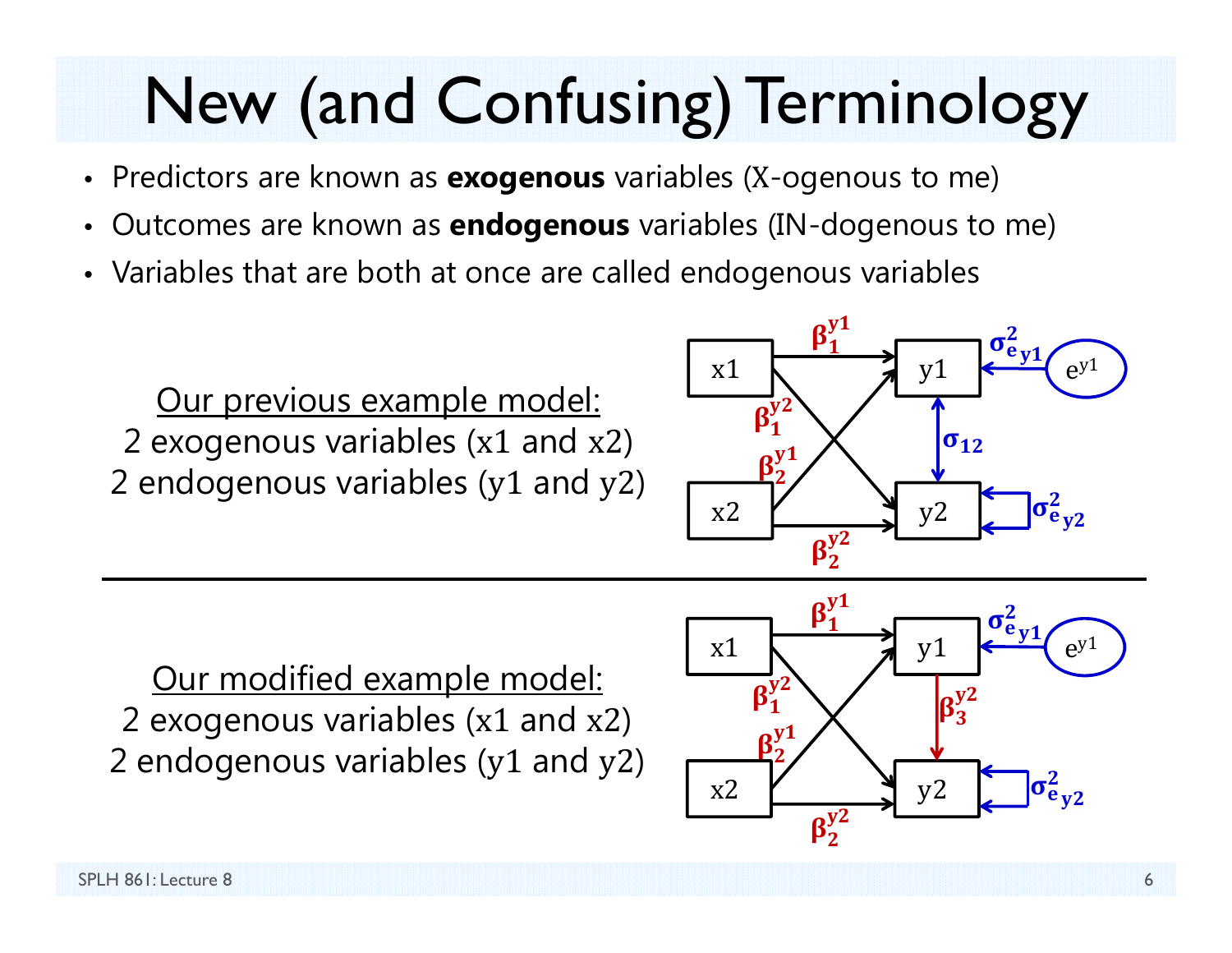# New (and Confusing) Terminology

- What parameters get estimated for exogenous "predictor" and endogenous "outcome" variables differs importantly by program!
	- $\triangleright$  Only the intercepts, residual variances, and residual covariances of "outcome" variables are estimated as part of the likelihood…
- But this distinction is not as clear-cut as one might think…
- By default **in Mplus**, \*truly\* exogenous predictor variables cannot have missing data (same as in any linear model)
	- Cases with missing predictors are **listwise deleted** out of the model (incomplete data are missing completely at random)
	- $\triangleright$  Because predictors are <u>not</u> explicitly part of likelihood function
		- **-** LL contains  $\hat{y}_i$  for each person and  $\sigma_e^2$  $<sup>2</sup>$  for each outcome</sup>
		- So LL can't be calculated without the predictors that create each  $\hat{y}_i$
	- **But these exogenous predictors do not have distributions** …
		- Good when you want to include non-normally-distributed predictors!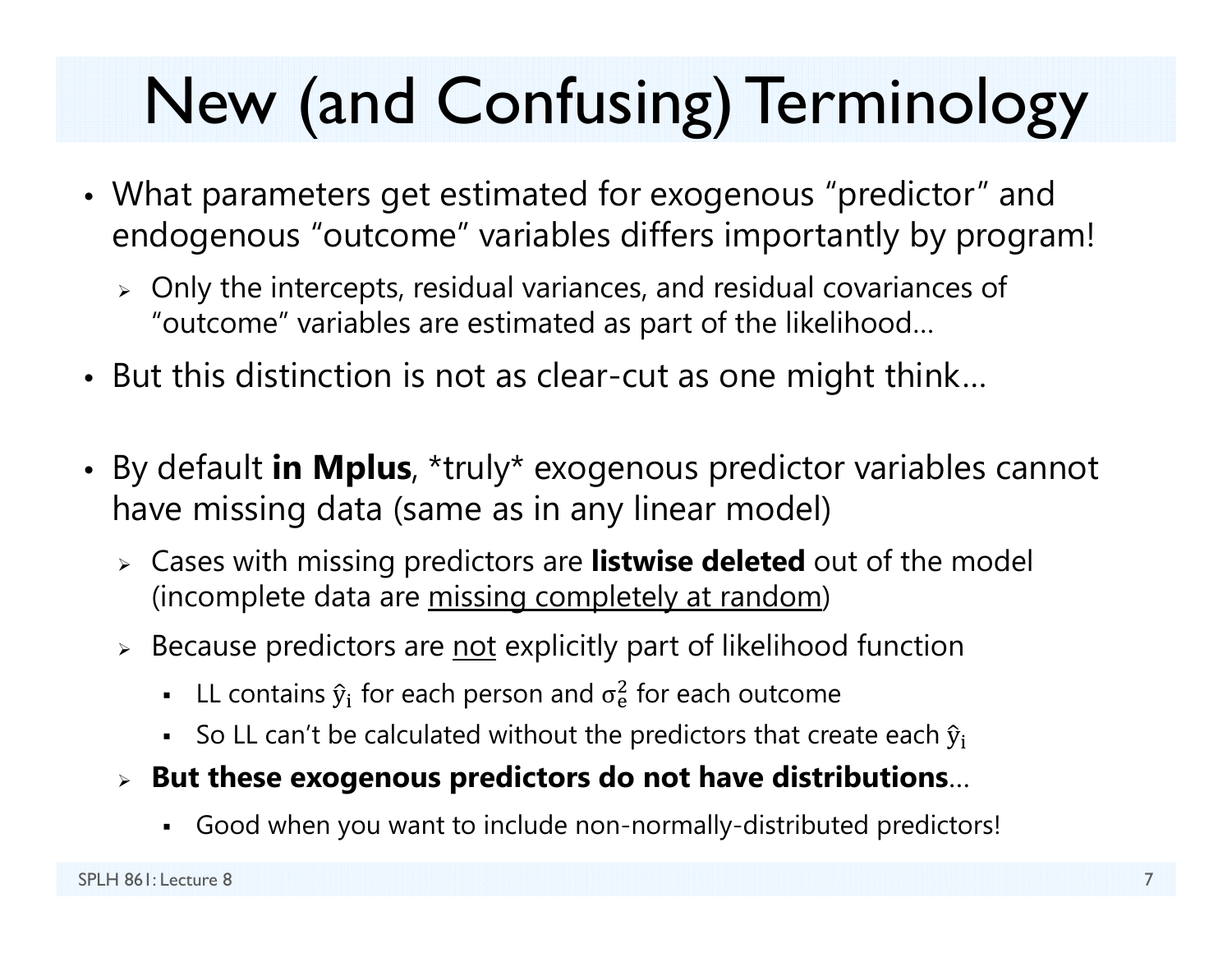### "Predictors" as Endogenous Outcomes

- Mplus allows you to bring exogenous predictors into the likelihood  $\rightarrow$  predictors then become "outcomes" in terms of their parameters (estimated means, variances, and covariances)
	- $\triangleright\;$  Even if nothing predicts the predictor (it's not really an outcome)
	- $\triangleright$  These predictors can then have missing data assuming <u>missing at random</u> (conditionally random given the rest of the model)
	- **These predictors then have distributional assumptions (usually MVN)**
	- $\triangleright$  Mplus will not let endogenous "predictors" have other distributions (so you will have to make them an outcome of something else to fix this)
- **Exogenous predictors are forced into the likelihood in STATA SEM and SAS CALIS** (and I have not been able to find how to force predictors out of the likelihood in those programs)
	- $\triangleright$  STATA's "xconditional" computes their means, variances, and covariances from the observed data to save time given complete data (and searches for them as model parameters otherwise), but these values then go into the likelihood, which means exogenous predictors have assumed distributions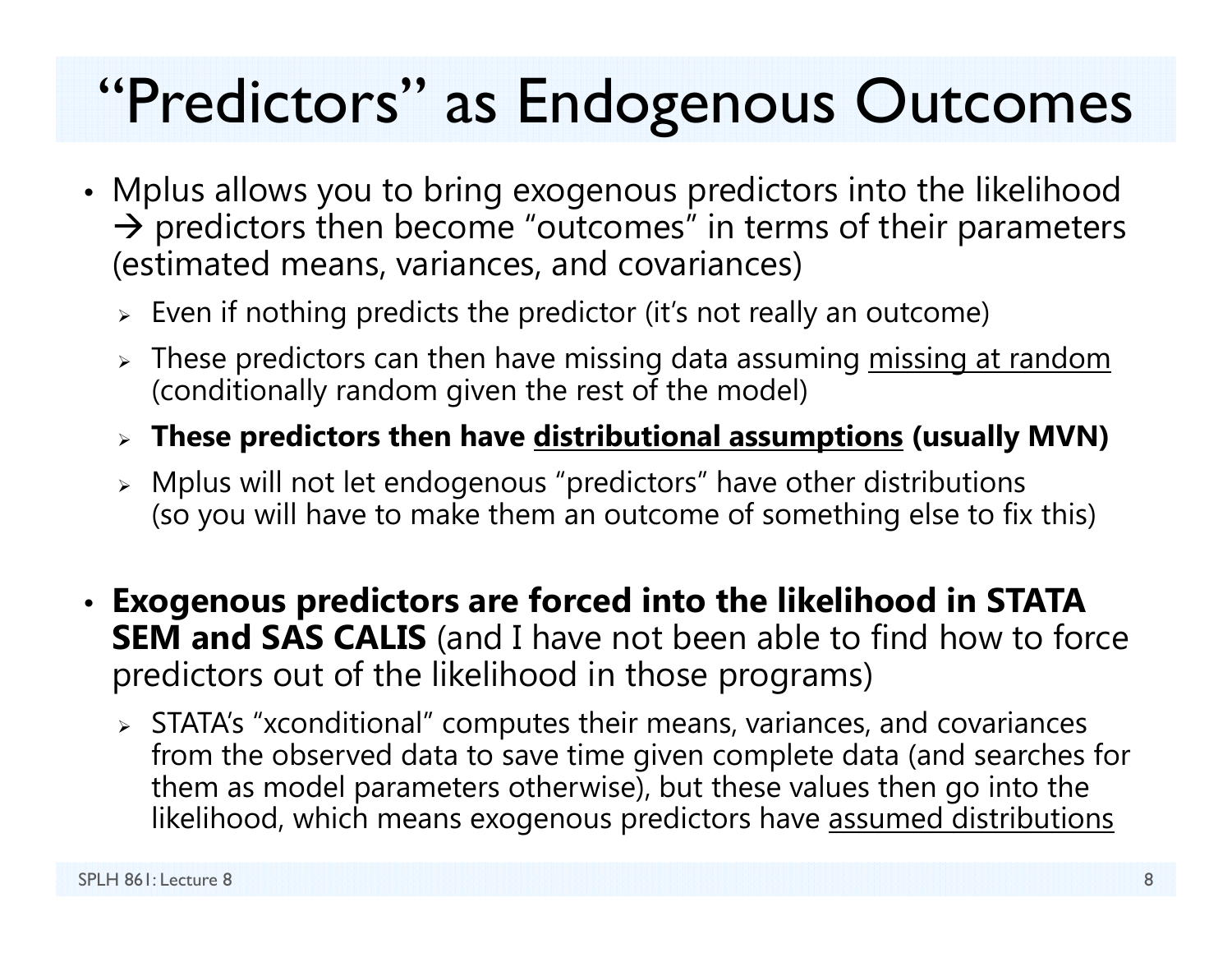## Model Identification

### (assuming all variables are in the likelihood)

- Identification: can the model parameters actually e "solved for"?
	- $\triangleright$  Requires that # of estimated parameters is  $\leq$  # of possible parameters
	- $\triangleright$  # possible is sum of # means, variances, and covariances for  $v$  variables  $\rightarrow$  shortcut formula = possible degrees of freedom = (v[v + 1] / 2) + v
- 3 possible model identification scenarios:
	- > **Under-identified:** # estimated parameters > # possible → negative df
		- n Model is not solvable (parameter estimates cannot be found); game over
	- $\triangleright$  **Just-identified:** # estimated parameters = # possible  $\rightarrow$  0 df
		- Model is solvable (is most common scenario perfectly reproduces original data)
		- n Assessment of absolute model fit will NOT be relevant (which is a good thing)
	- $\triangleright$  **Over-identified:** # estimated parameters < # possible  $\rightarrow$  positive df
		- Model is still solvable (and is more parsimonious description of original data)
		- Assessment of absolute model fit is then necessary (more relevant for latent variables)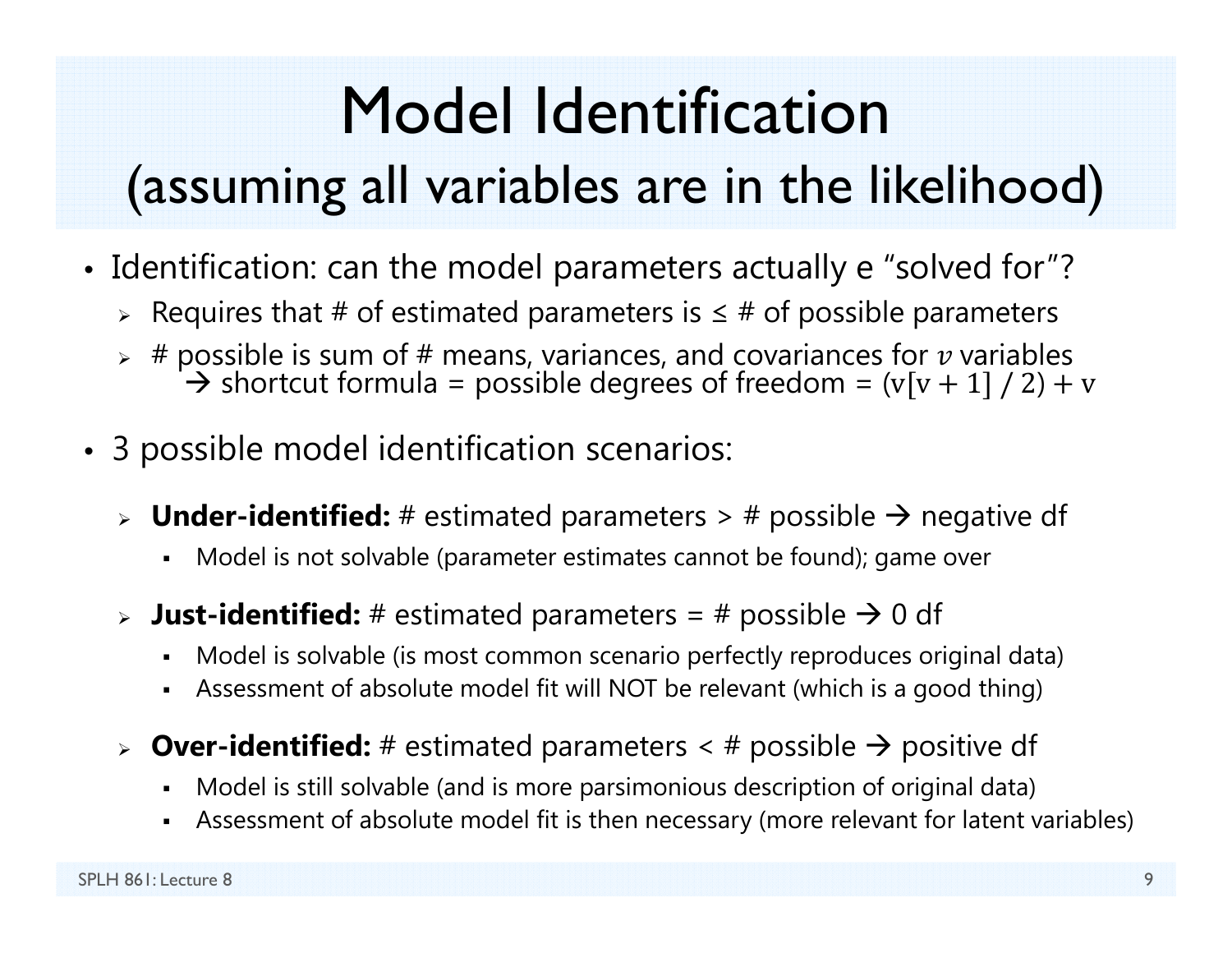What Goes In What Comes Out(data used as input) (estimated parameters)

- Observed <u>mean</u> per variable
- Observed <u>variance</u> per variable
- Observed covariance between each pair of variables
- This is the data the model is trying to "fit"!
- Estimated <u>intercept</u> per variable (to *perfectly* re-create the observed variable means)
- Estimated <u>residual variance</u> per variable (to *perfectly* re-create the observed variances)
- Estimated regression path or covariance between each pair of variables (to predict their observed covariances)
	- $\triangleright$  If some are omitted, then observed covariances will not be perfectly reproduced **room for misfit**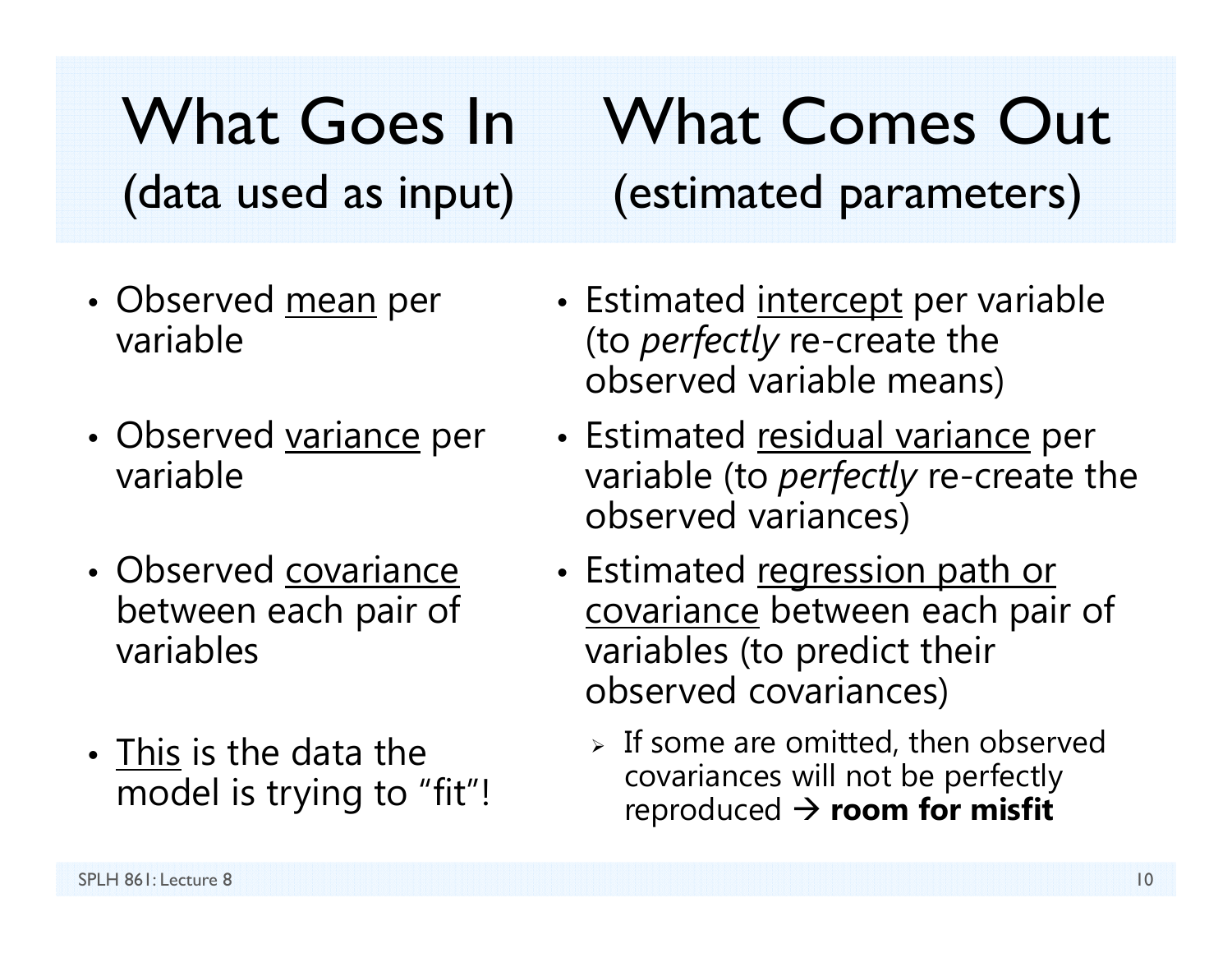### Estimated Parameters and Model Fit

- • $\bullet$  If fewer than all possible parameters are estimated, then assessment of **absolute model fit** is needed: how well do the model-predicted parameters match the corresponding estimates from the original data?
	- I would recommend sticking with "just-identified" path models (# estimated parms=  $#$  possible parms) so that fit is not an issue
- • Absolute model fit is assessed with a specific variant of the likelihood ratio test for relative fit you already know…
	- $\triangleright$  In fact, we did this for repeated measures data: when testing whether an unstructured R matrix (of all possible separately estimated variances and covariances) fit better than a simpler alternative model for the variance…
		- Did a single variance and covariance (compound symmetry) adequately predict all possible UN separately estimated variances and covariances?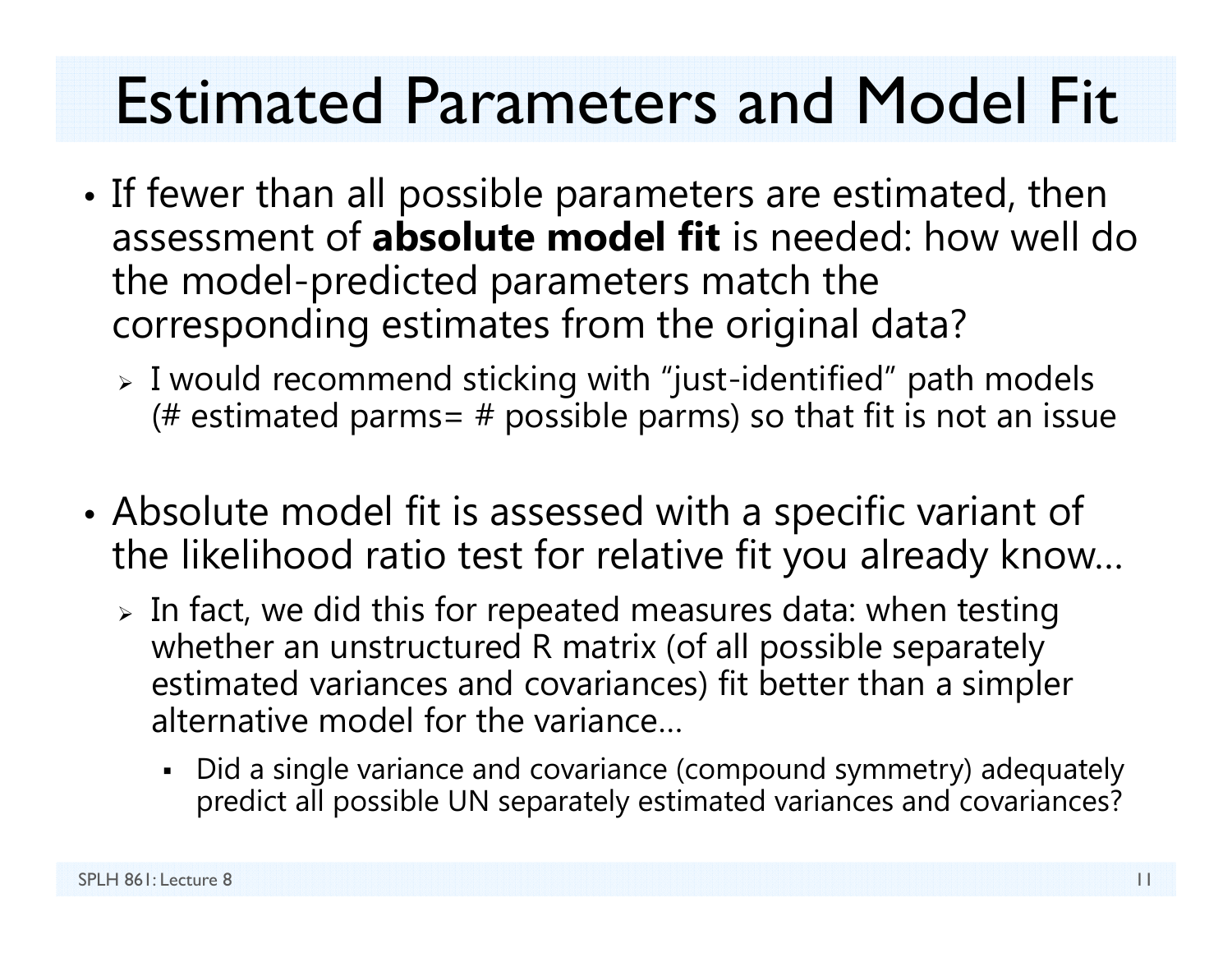### Review of Likelihood Ratio Tests

- • Multivariate models require assessment of **relative model fit**: how well does the model fit relative to other possible models?
- • Relative fit is indexed by overall model **log-likelihood** (**LL**):
	- $\triangleright\;$  Log of likelihood for each person's outcomes given model parameters
	- Sum log-likelihoods across all independent persons = **model LL**
- Nested models are compared using a **"likelihood ratio test": − 2 ∆LL test** (aka, " χ 2 test" in SEM and path models)

Results of 1. & 2. must be positive values! "fewer" = from model with fewer parameters "more" = from model with more parameters

- 1.. Calculate −2ΔLL: if given −2LL, do −2ΔLL = (−2LL<sub>fewer</sub>) − (−2LL<sub>more</sub>) if given LL, do −2ΔLL = −2 \*(LL<sub>fewer</sub> – LL<sub>more</sub>)
- 2.. Calculate **∆df** = (# Parms<sub>more</sub>) – (# Parms<sub>fewer</sub>)
- **3.Compare − 2 ∆LL to χ 2 distribution with df <sup>=</sup> ∆df**
- 4.Get *p*-value from CHIDIST in excel or LRTEST option in STATA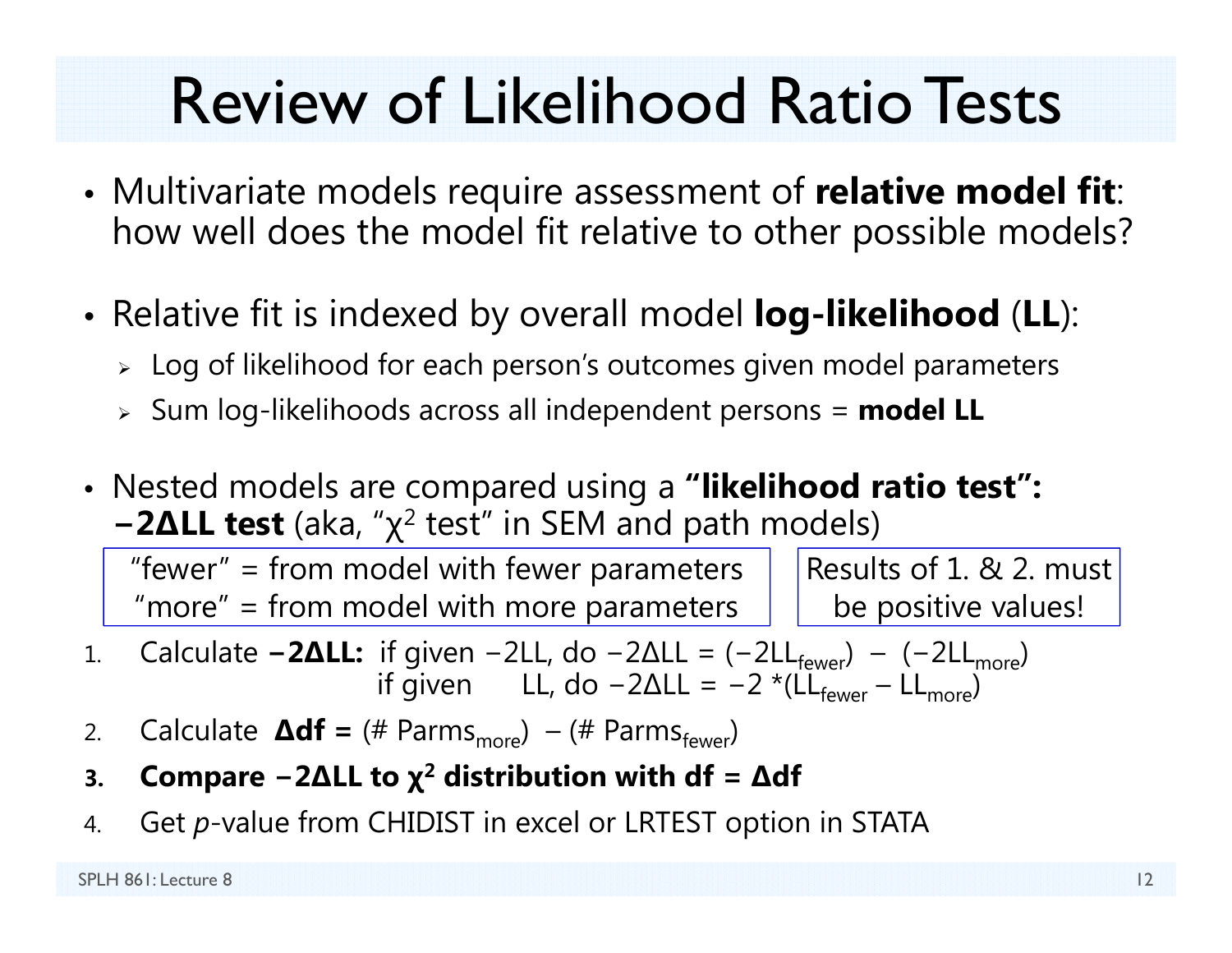### Baselines for Assessing Model Fit (Item means are saturated via intercepts in both)

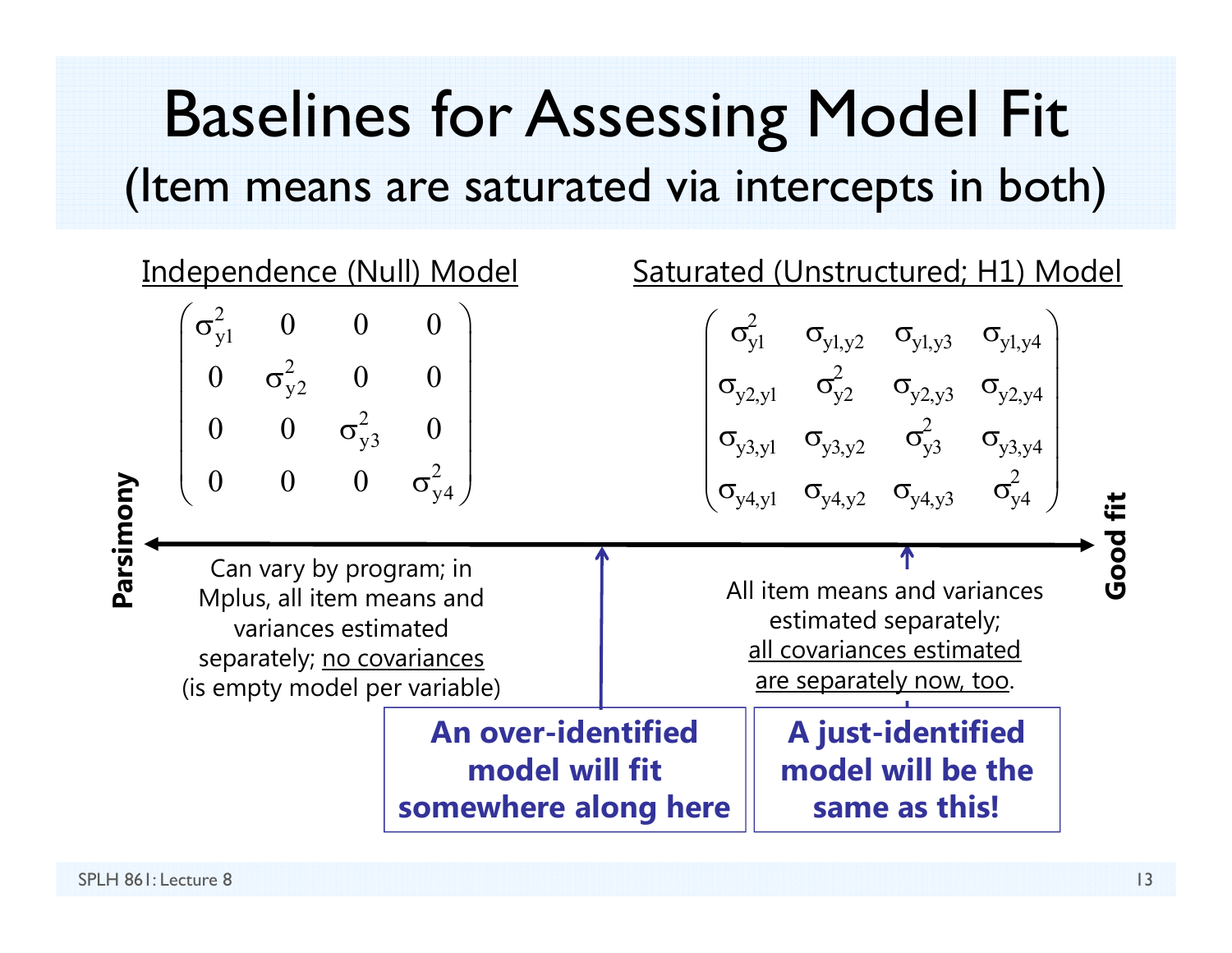# LRT for comparison with saturated model is already given in your output

| <b>Mplus output:</b>              |                     |                                                                | <b>H1</b> Saturated (Unstructured) Model                                                                   |  |
|-----------------------------------|---------------------|----------------------------------------------------------------|------------------------------------------------------------------------------------------------------------|--|
| MODEL FIT INFORMATION             |                     |                                                                |                                                                                                            |  |
| Number of Free Parameters         |                     | 13                                                             | $\sigma_{yl}^2$ $\sigma_{yl,y2}$ $\sigma_{yl,y3}$ $\sigma_{yl,y4}$                                         |  |
| Loglikelihood                     |                     |                                                                | $\sigma_{y2,y1}$ $\sigma_{y2}^2$ $\sigma_{y2,y3}$ $\sigma_{y2,y4}$                                         |  |
| H0 Value                          |                     | $-3633.619$                                                    |                                                                                                            |  |
| H1 Value                          |                     | $-3626.022$                                                    | $\sigma_{y3,y1}$ $\sigma_{y3,y2}$ $\sigma_{y3}^2$ $\sigma_{y3,y4}$                                         |  |
| Chi-Square Test of Model Fit      |                     |                                                                |                                                                                                            |  |
| Value                             |                     | 15.192                                                         | $\sigma_{y4,y1}$ $\sigma_{y4,y2}$ $\sigma_{y4,y3}$ $\sigma_{y4}^2$                                         |  |
| Degrees of Freedom<br>P-Value     |                     | "Model fit" $\chi^2$ is from a $-2\Delta$ LL test of<br>0.0001 |                                                                                                            |  |
| SAS PROC CALIS output (as -2LL):  |                     |                                                                | your HO model vs. saturated H1 model                                                                       |  |
| Saturated Model -2 Log Likelihood |                     | 7252.0448                                                      | <b>STATA SEM output:</b>                                                                                   |  |
| Absolute Index                    | <b>Fit Function</b> | 11.1290                                                        | Structural equation model<br>Estimation method = mlmv<br>Log likelihood = $-3633.6186$<br>Likelihood ratio |  |
|                                   | -2 Log-Likelihood   | 7267.2371                                                      |                                                                                                            |  |
|                                   | Chi-Square          | 15.1924                                                        |                                                                                                            |  |
|                                   | Chi-Square DF       | $\mathbf 1$                                                    |                                                                                                            |  |
|                                   | $Pr$ > Chi-Square   | < .0001                                                        | $chi2_m s(1)$<br>15.192<br>model vs. saturated<br>$p > chi2$ 0.000                                         |  |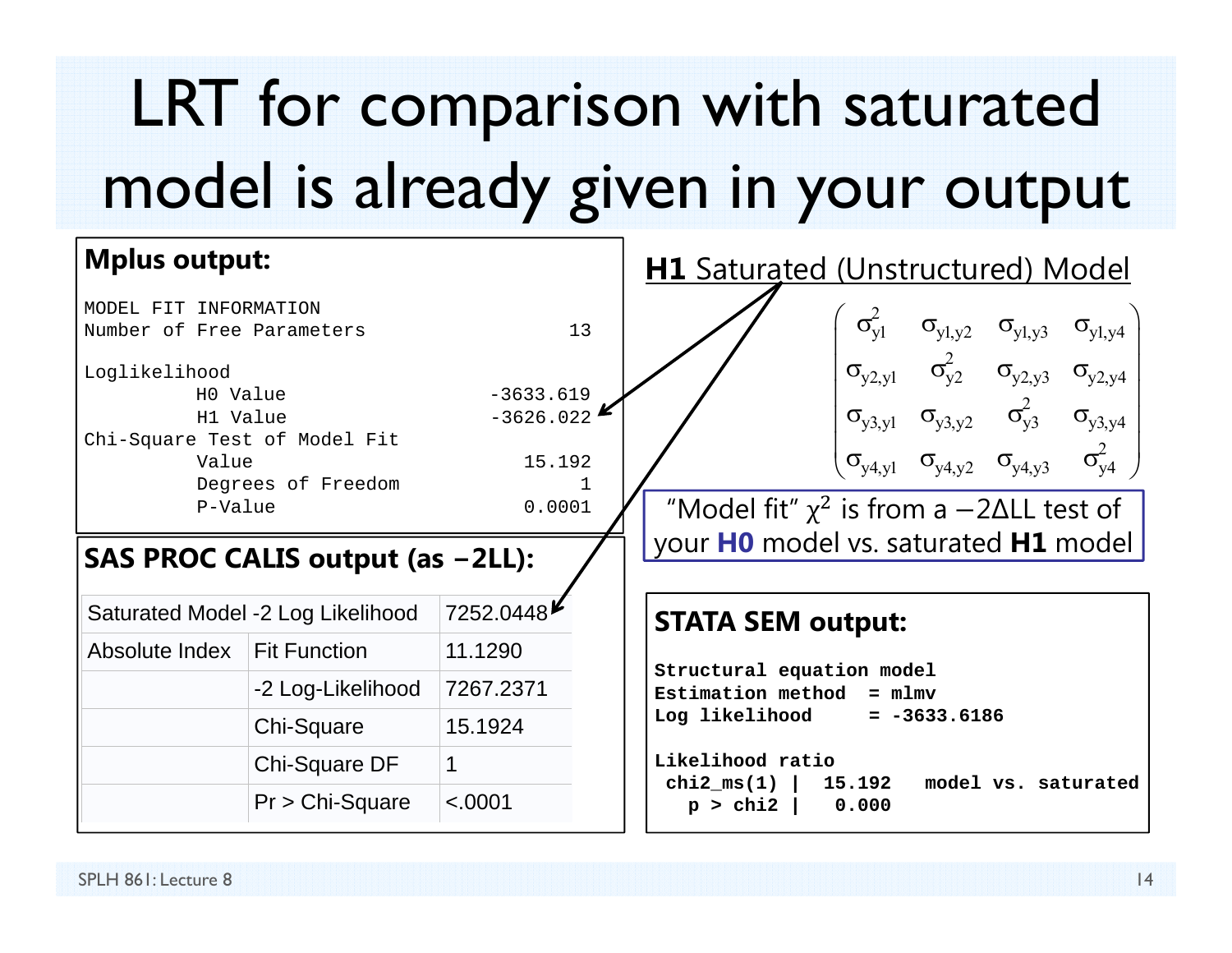### Model Identification Examples

(in which each variable has an estimated mean/intercept and variance/residual variance)

•Over-identified: have positive df leftover (estimated<possible)



•Just-identified: have 0 df leftover (estimated=possible)





These 3 models all have equivalent fit with df=0 (for 0 missing direct relationships).

•Under-identified: have negative df (estimated>possible)



 $y1 \longrightarrow y2$  This model is trying to estimate 2 paths using only 1 covariance (can't be solved).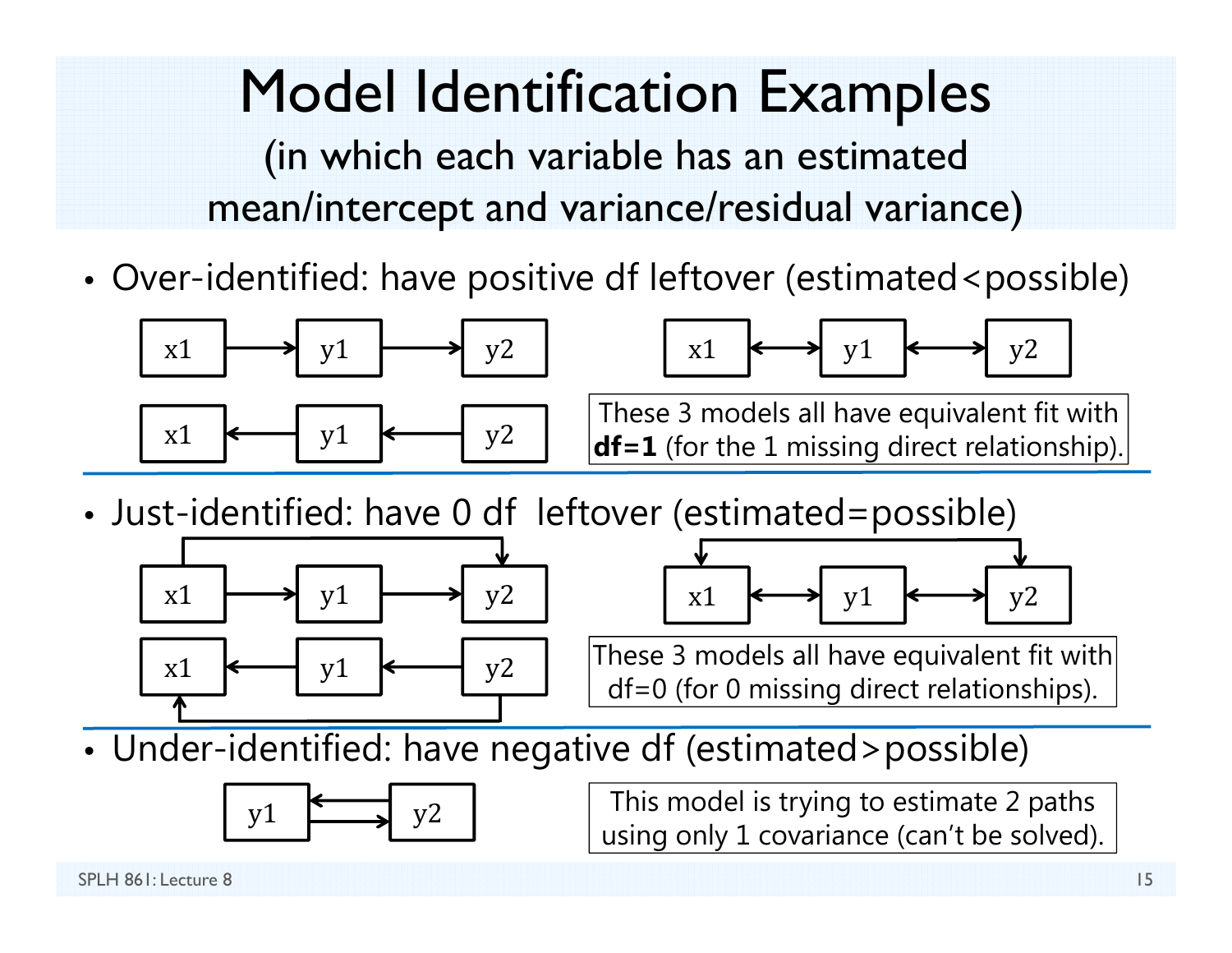## 3 Steps in Assessing Model Fit for Over-Identified Models

- 1. Global absolute model fit
	- •*Does the model 'work' as a whole?*
- 2. Local absolute model fit
	- *Are there any more specific problems?*
- 3. Revise the model as needed until absolute fit is achieved
	- •*Add parameters? Absolute model fit can be better or not better*
	- •*Remove parameters? Absolute model fit can be worse or not worse*
- 4. For all models: Interpret parameters and consider effect size
	- •*Do the numbers make sense? Are they useful?*
	- •*A good-fitting model IS not the same as a GOOD MODEL!*

•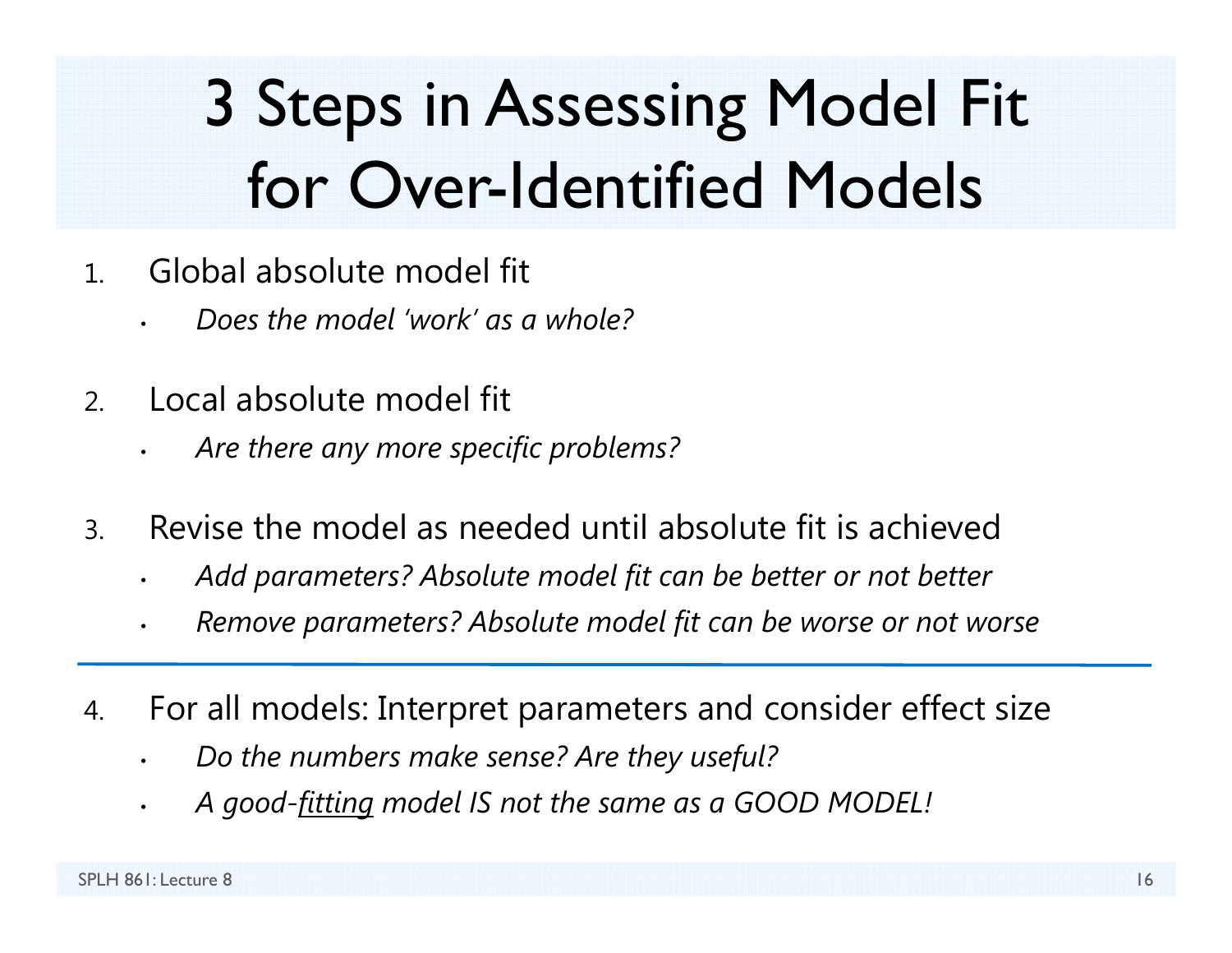- •• Primary fit index: obtained model  $\chi^2=2*N*FML$ 
	- $\triangleright$   $\chi^2$  is evaluated based on model df (# parameters left over)
	- $\triangleright$  Tests null hypothesis that  $\boldsymbol{\Sigma} \ = \mathbf{S}$  (that model is perfect), so **significance is bad** (i.e., smaller χ 2, bigger *p*-value is better)
	- $\triangleright$  Just using  $\chi^2$  to index model fit is usually insufficient, however:
		- $\blacksquare$ • Obtained  $\chi^2$  depends largely on sample size (N)
		- Is unreasonable null hypothesis (perfect fit, really??)
		- Only possible given balanced data (as typical in SEM and path models)
- • Because of these issues, alternative measures of fit are usually used in conjunction with the  $\chi^2$  test of model fit
	- $\triangleright$  Absolute Fit Indices (besides  $\chi^2$ )
	- Parsimony-Corrected; Comparative (Incremental) Fit Indices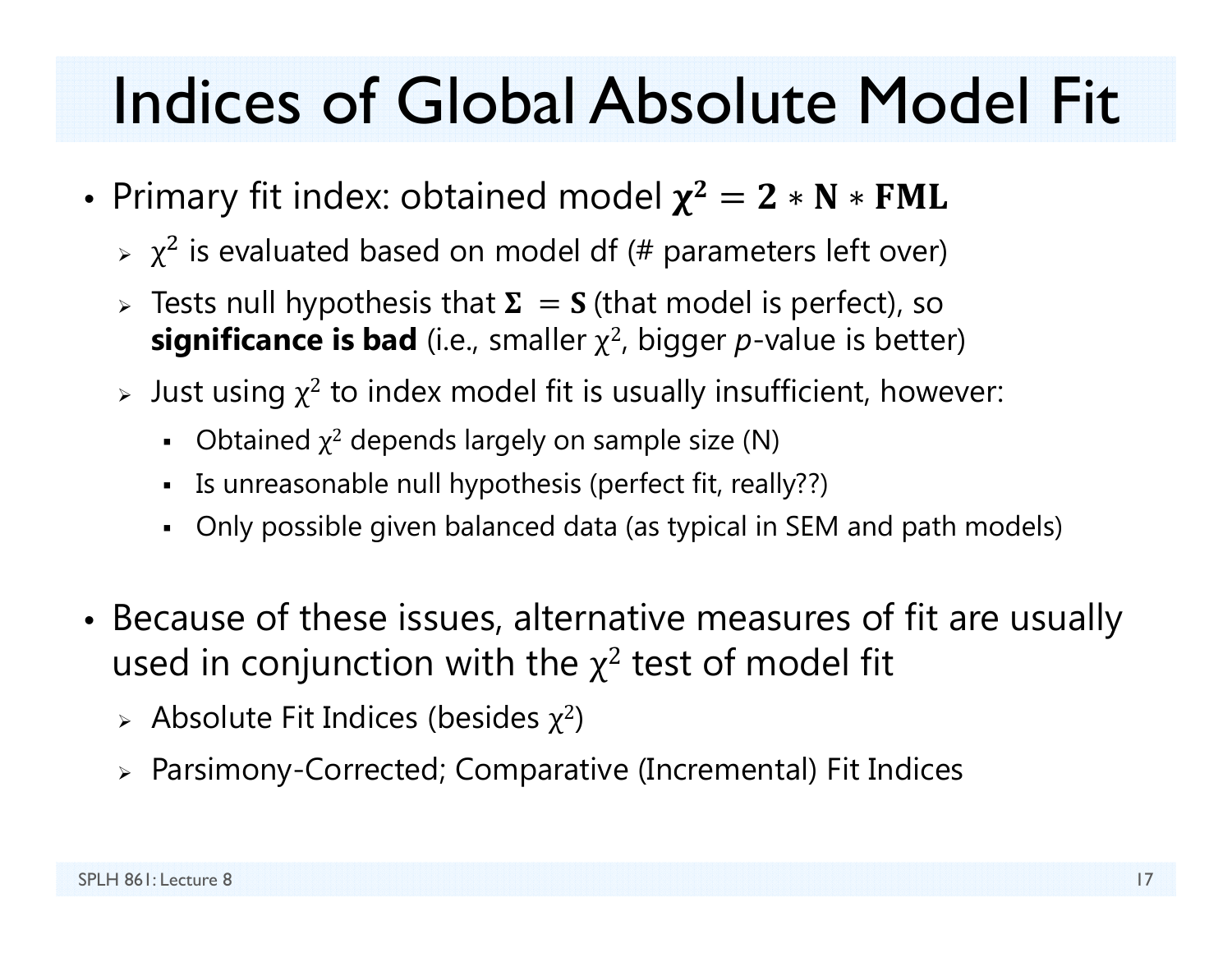- Absolute Fit:  $\chi^2$ 
	- $\triangleright$  Don't use "ratio rules" like  $\chi^2/\mathrm{df} \, > \, 2$  or  $\chi^2/\mathrm{df} \, > \, 3$
- Absolute Fit: **SRMR**

#### **Standardized Root Mean Square Residual**

- $\triangleright$  Get difference of standardized  $\Sigma$  and  $S \rightarrow$  residual matrix
- $\triangleright$  Sum the squared residuals of the correlation matrix across items, divide by number of residuals (i.e., matrix elements)
- $\triangleright$  Ranges from 0 to 1: smaller is better
- $\triangleright$   $\;\mathord{''}.08$  or less"  $\bm{\rightarrow}$  good fit

#### • See also: **RMR** (**Root Mean Square Residual** )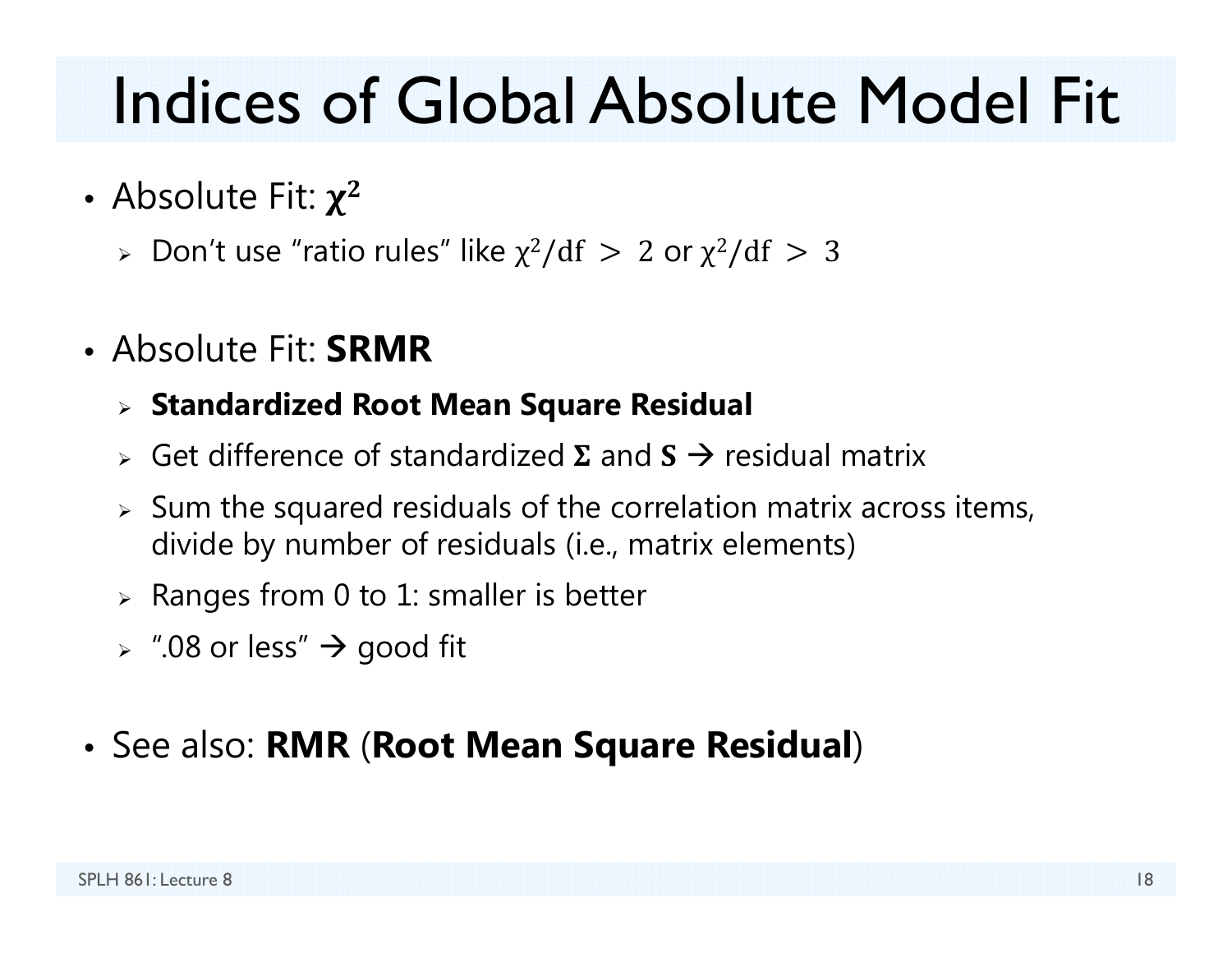### Parsimony-Corrected: **RMSEA**

- •**Root Mean Square Error of Approximation**
- Relies on a "non-centrality parameter" (NCP)
	- $\triangleright$  Indexes how far off your model is  $\rightarrow$   $\chi^2$  distribution shoved over
	- $\triangleright$  NCP  $\rightarrow$  d = ( $\chi^2$  df) / N Then, RMSEA =  $\sqrt{d/df}$
- • RMSEA ranges from 0 to 1; smaller is better
	- $>$  < .05 or .06 = "good", .05 to .08 = "acceptable", .08 to .10 = "mediocre", and  $> 0.10$  = "unacceptable"
	- $\triangleright$  In addition to point estimate, get 90% confidence interval
	- $\triangleright$  RMSEA penalizes for model complexity it's discrepancy in fit per df left in model (but not sensitive to N, although CI can be)
	- $\triangleright$  Test of "close fit": null hypothesis that RMSEA  $\leq .05$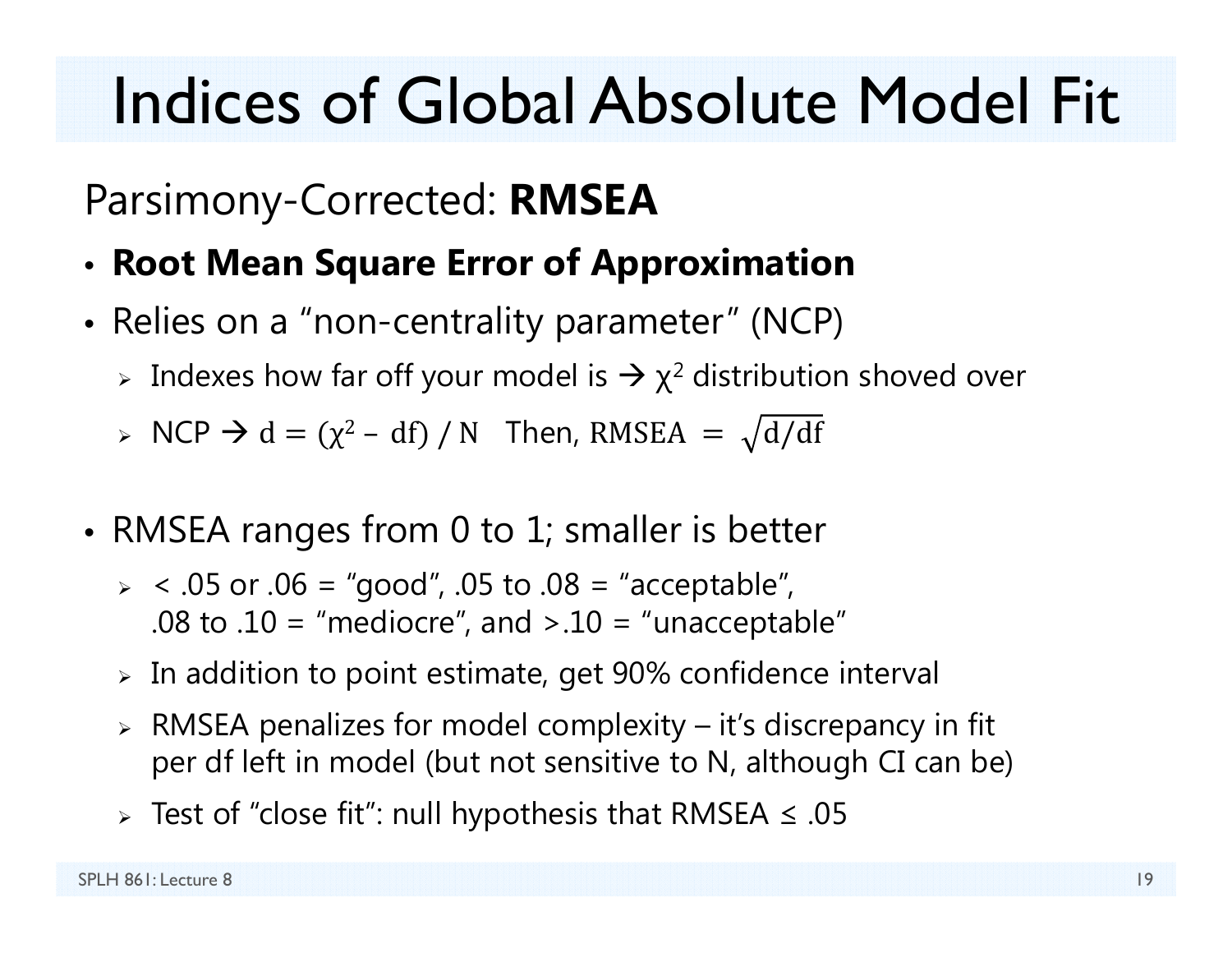### Comparative (Incremental) Fit Indices

- Fit evaluated relative to a 'null' or 'independence' model (of 0 covariances)
- Relative to that, your model fit should be great!

### • **CFI: Comparative Fit Index**

 $\triangleright$  Also based on idea of NCP ( $\chi^2-$  df)

$$
\triangleright \text{ CFI} = 1 - \frac{\max\left[ (\chi^2 - df_T), 0 \right]}{\max\left[ (\chi^2 - df_T), (\chi^2 - df_N), 0 \right]} \quad T = \text{target model}
$$

 $\triangleright\;$  From 0 to 1: bigger is better,  $\triangleright\;$  .90 = "acceptable",  $\triangleright\;$  .95 = "good"

### • **TLI: Tucker-Lewis Index** (= **Non-Normed Fit Index** )

> TLI = 
$$
\frac{(\chi^2_N/df_N) - (\chi^2_T/df_T)}{(\chi^2_N/df_N) - 1}
$$

 $\triangleright$  From <0 to >1, bigger is better, >.95 = "good"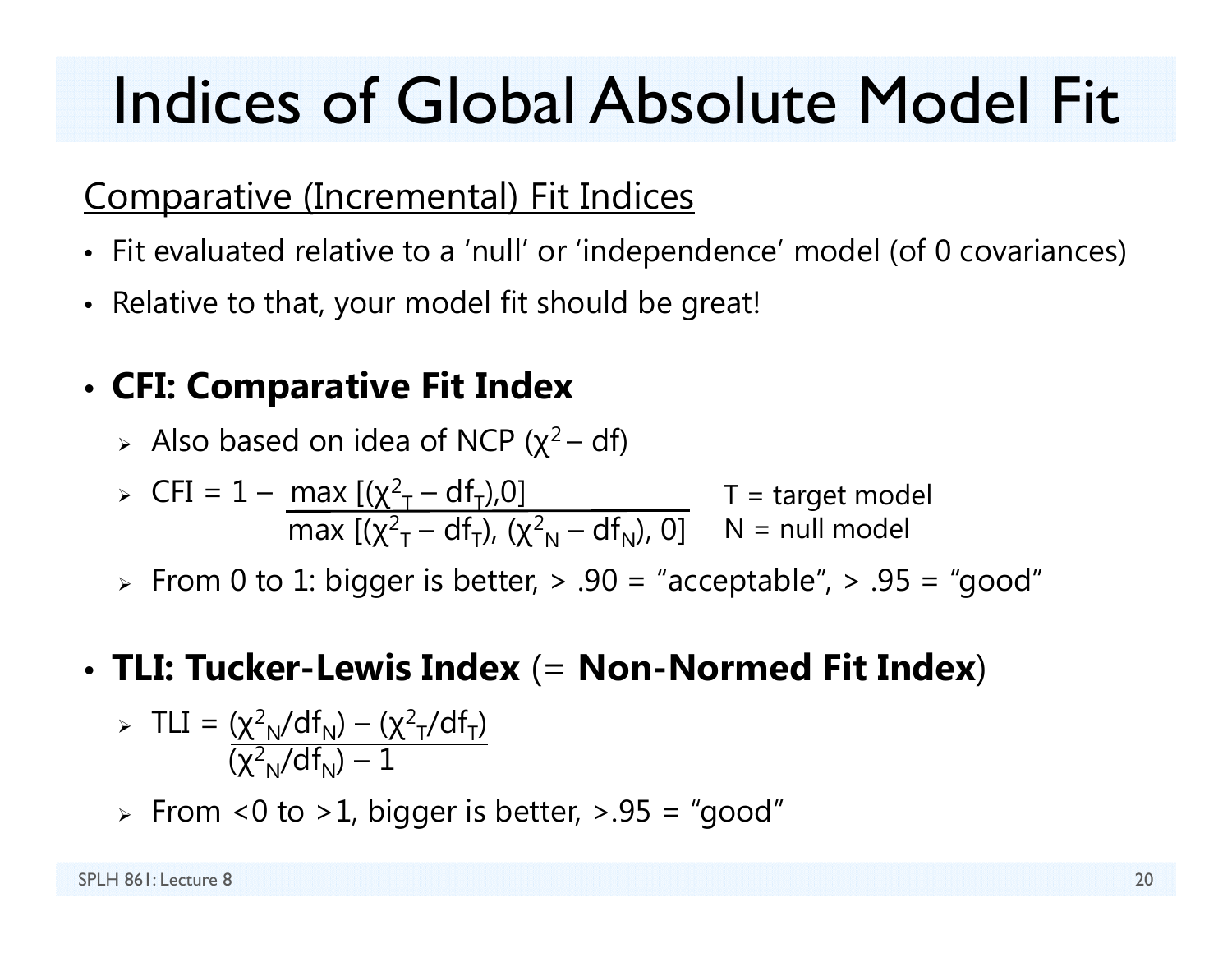### 4 Steps in Model Evaluation

#### **2.Identify localized model strain**

- $\blacktriangleright$  Global model fit means that the observed and predicted item covariance matrices aren't too far off on the whole… this says nothing about the specific covariances to be predicted
- $\blacktriangleright$  Should inspect **normalized model residuals** for that Local fit
	- $\blacksquare$  Available via **RESIDUAL** output option in Mplus, RESIDUAL=NORM on PROC CALIS statement in SAS, or "estat gof, stats(all)" in STATA
	- $\blacksquare$ ■ Normalized as residual/SE → works like a z-score
	- $\blacksquare$ Relatively large absolute values indicate "localized strain"
	- ■ **Positive** residual → Variables are more related than you predicted
	- $\blacksquare$ **Negative** residual  $\rightarrow$  Variables are less related than you predicted
- $\blacktriangleright$  Should add relationships to fix local model fit
	- $\blacksquare$  Can test new paths and covariances via univariate Wald tests or likelihood ratio test (allowed given use of regular-flavor ML in path models)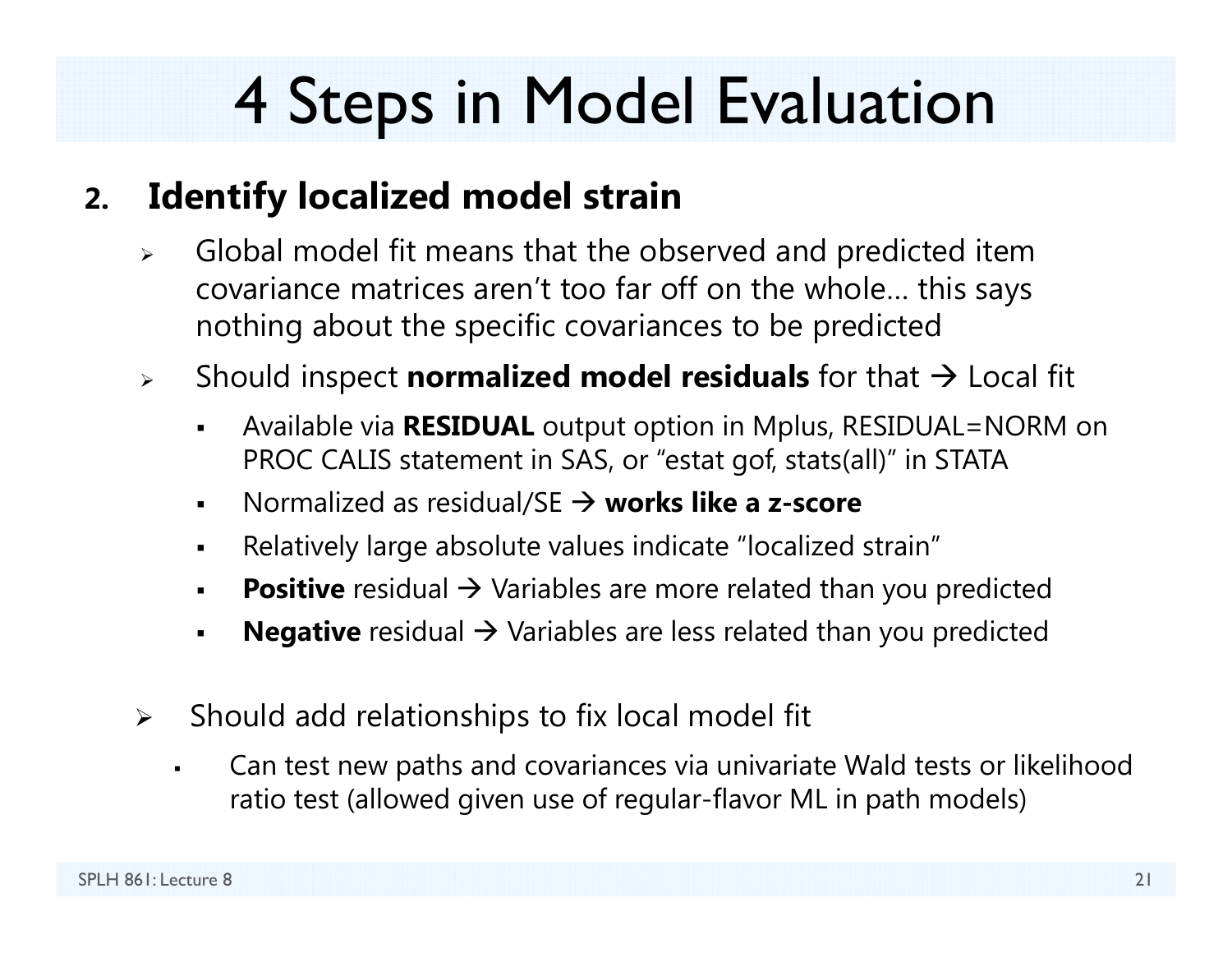## Summary: Steps 1, 2, and 3

#### **1. Assess global absolute model fit**

- $\blacktriangleright$  Recall that variable means and variances are perfectly predicted (just-identified) *misfit comes from messed-up covariances*
- ➤  $\chi^2$  is sensitive to large sample size, so pick at least one global fit index from each class; hope they agree (e.g., CFI, RMSEA)

### **2. Identify localized model strain**

- $\triangleright$  Global model fit means that the observed and predicted covariance matrices aren't too far off on the whole… says nothing about the specific matrix elements (reproduction of each covariance)
- $\blacktriangleright$  Consider normalized residuals and modification indices to try and "fix" the model – add missing relationships that should be there
- **3. Revise the model until it fits**

#### **Good global and local fit? Great, but we're not done yet…**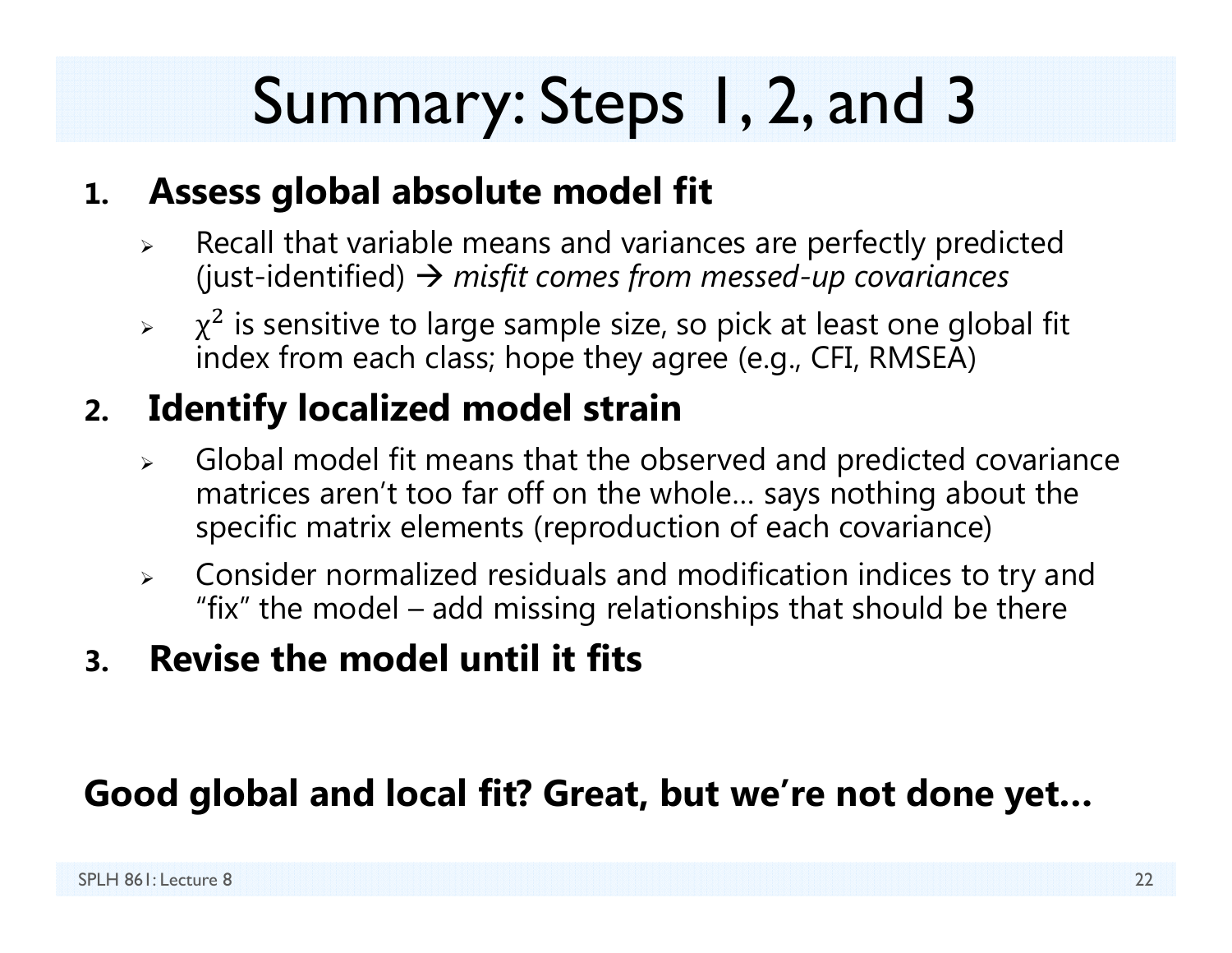### 4 Steps in Model Evaluation

- 4. Inspect **parameter effect sizes** and significance
	- ➤ A good-fitting model does not necessarily imply a good model!
		- F Can reproduce lack of covariance quite well and still not have anything useful – e.g., correlation of .2  $\rightarrow$  4% shared variance?
		- **Effect size (R 2 for variance explained) is practical significance**

This example model may have "excellent fit" (testable because  $df=2$ ) but no significant regression paths…

Why? Good absolute fit just means it has successfully reproduced the (non)relationships among these variables—not whether there are relationships worth reproducing!

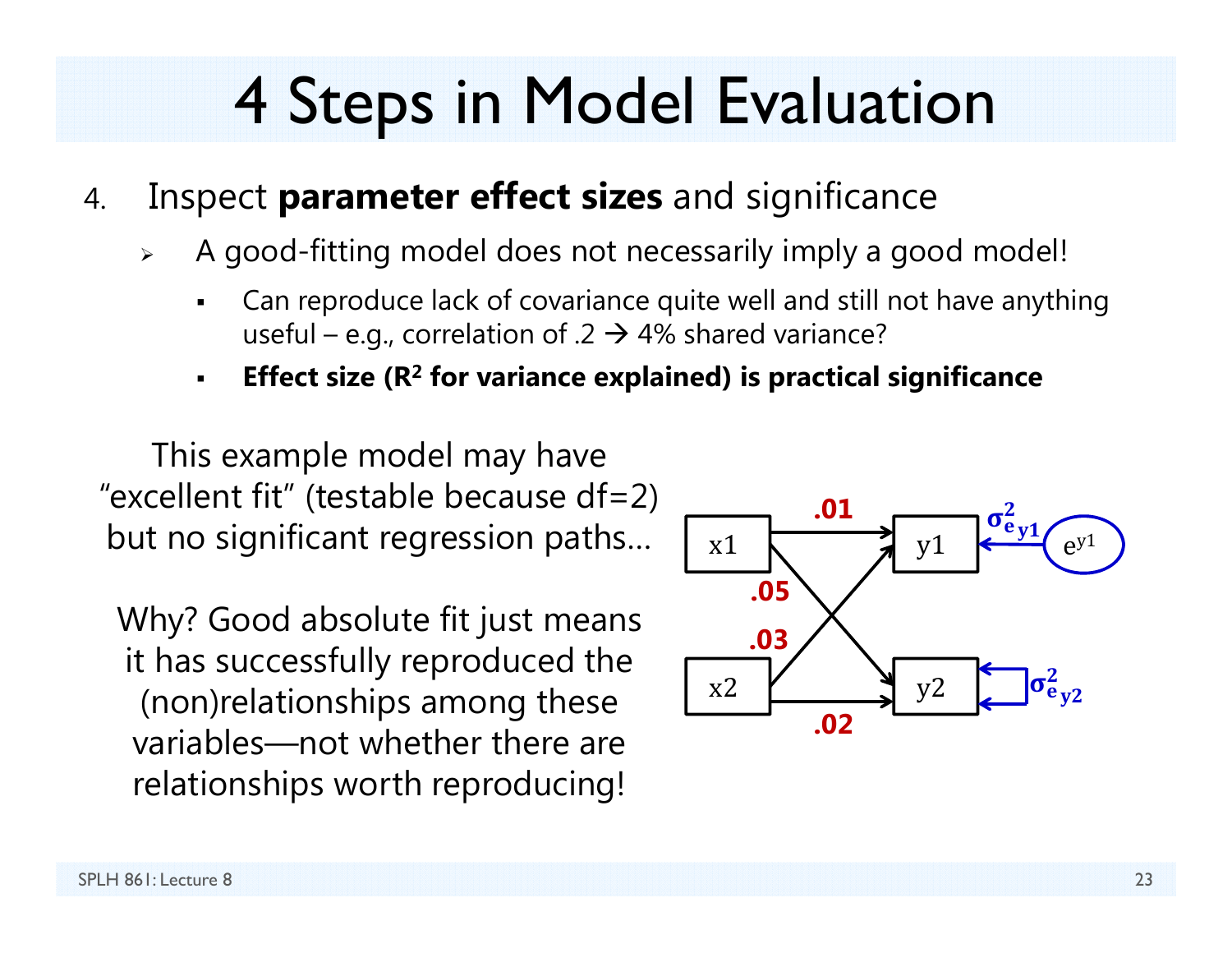### Terminology: Mediation ≠ Moderation

### **Mediational model (regression with better marketing):**

- •X **causes** M, M **causes** Y
- • M is an outcome of X but a predictor of Y



#### **Moderator model:**

- • M adjusts the size of X→Y relationship
- • M is a predictor of Y, and is **correlated** with X
- $\bullet$  Moderation is represented by an **interaction** effect

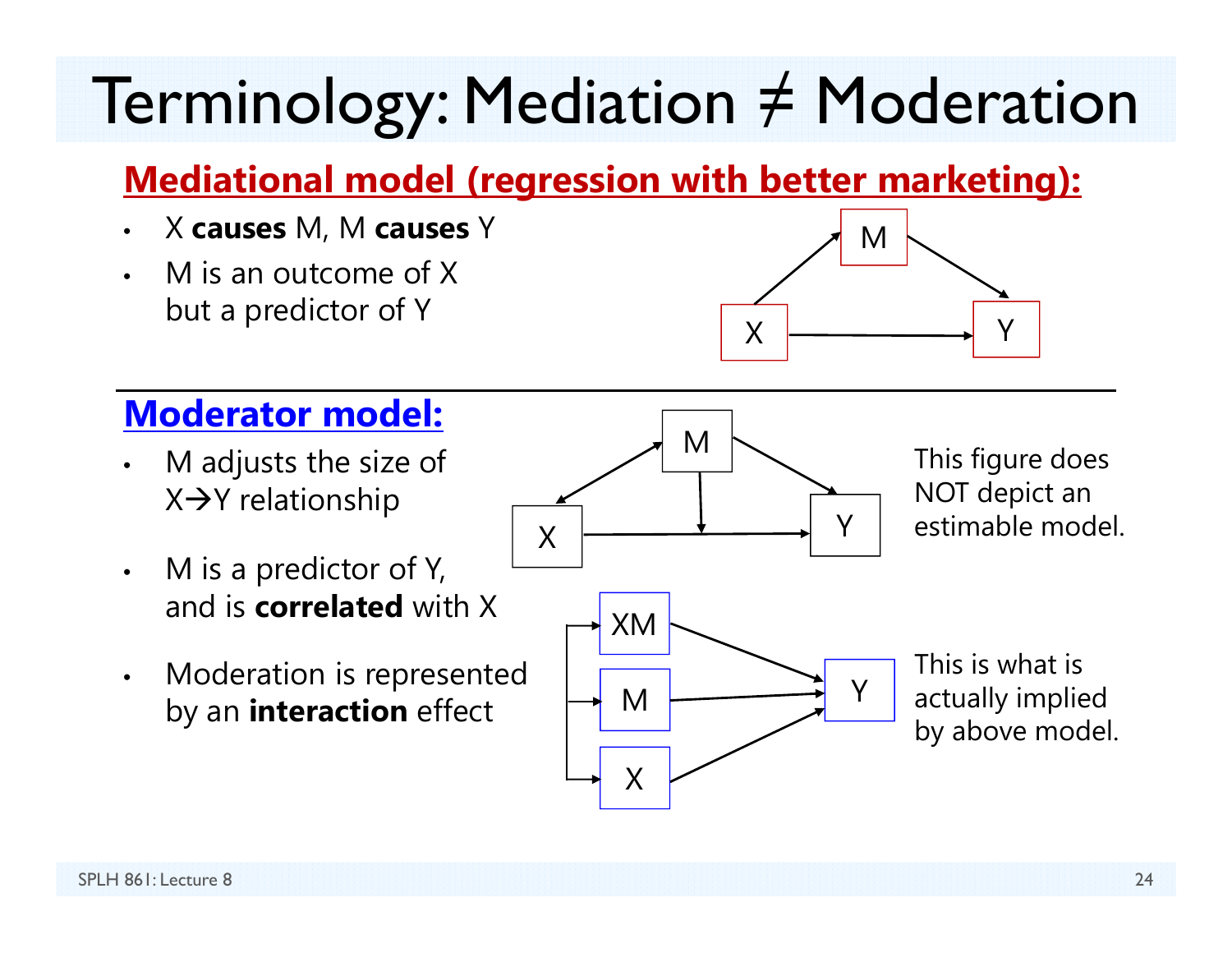### Terminology: Mediation Effects

 $\boldsymbol{c}$  = uncontrolled X to Y path (Y regressed on X)



#### **The big question in mediation:**

- Phrased as usual regression  $\rightarrow$ *Is the effect of X predicting Y still significant after controlling for M?*
- Phrased as "mediation"  $\rightarrow$ *Is the effect of X predicting Y significantly mediated by M?* **OR** *Is there a significant indirect effect of X through M in predicting Y?*
- Phrased either way, is  $\boldsymbol{c} \neq \boldsymbol{c}' ?$



#### **Direct Effects:**

- $a$  = X to M path (M on X;)
- $\bm{b}$  = M to Y path (Y on M;)
- ••  $c'$  = X to Y path controlled for M  $(Y \text{ on } X_i)$
- $\boldsymbol{a} * \boldsymbol{b}$  = indirect effect of X to Y
- The estimates for  $\boldsymbol{c}$   $\boldsymbol{c}^\prime$  and  $\boldsymbol{a}$   $*$   $\boldsymbol{b}$ will be equivalent in MVN observed variables (if same *N* )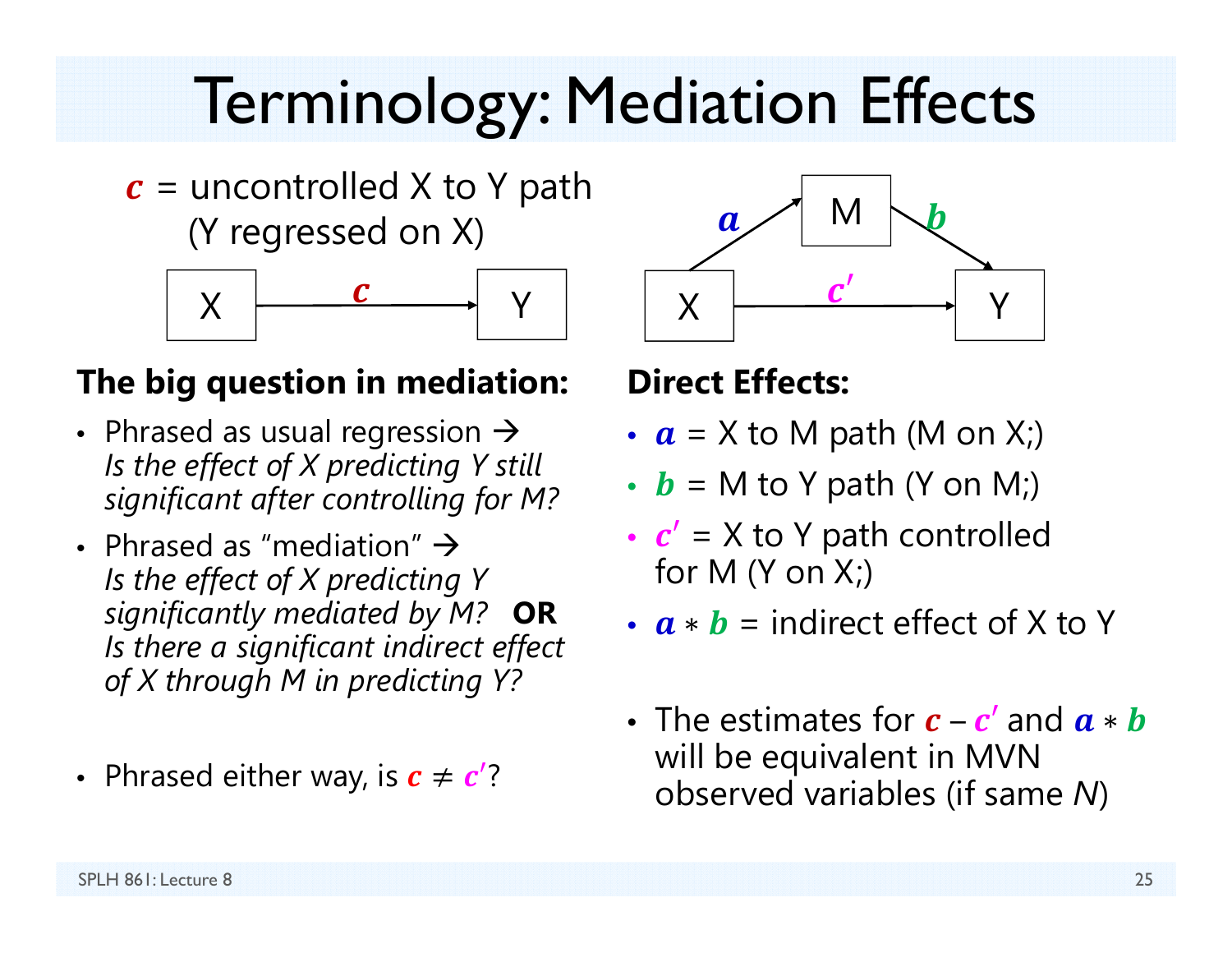### Old versus New Rules for Mediation



- Baron & Kenny (1986, JPSP) rules were standard for a long time…
	- $\triangleright$  Simulation studies have found these rules to be way too conservative
- Old rule that can now be broken:
	- $\triangleright$   $\,$  X must predict Y in the first place ( $\,c$  must be initially significant)
	- When not? Differential power for paths; suppressor effects of mediators
	- $\triangleright$  Mediation is really about whether  $\boldsymbol{c} \neq \boldsymbol{c}'$ , not whether each is significant
- Old rules that pry still hold:
	- $\triangleright$   $\,$  X must predict M ( $\,$ a must be significant)
	- $\triangleright$   $\,$  M must predict Y ( $\bm{b}$  must be significant)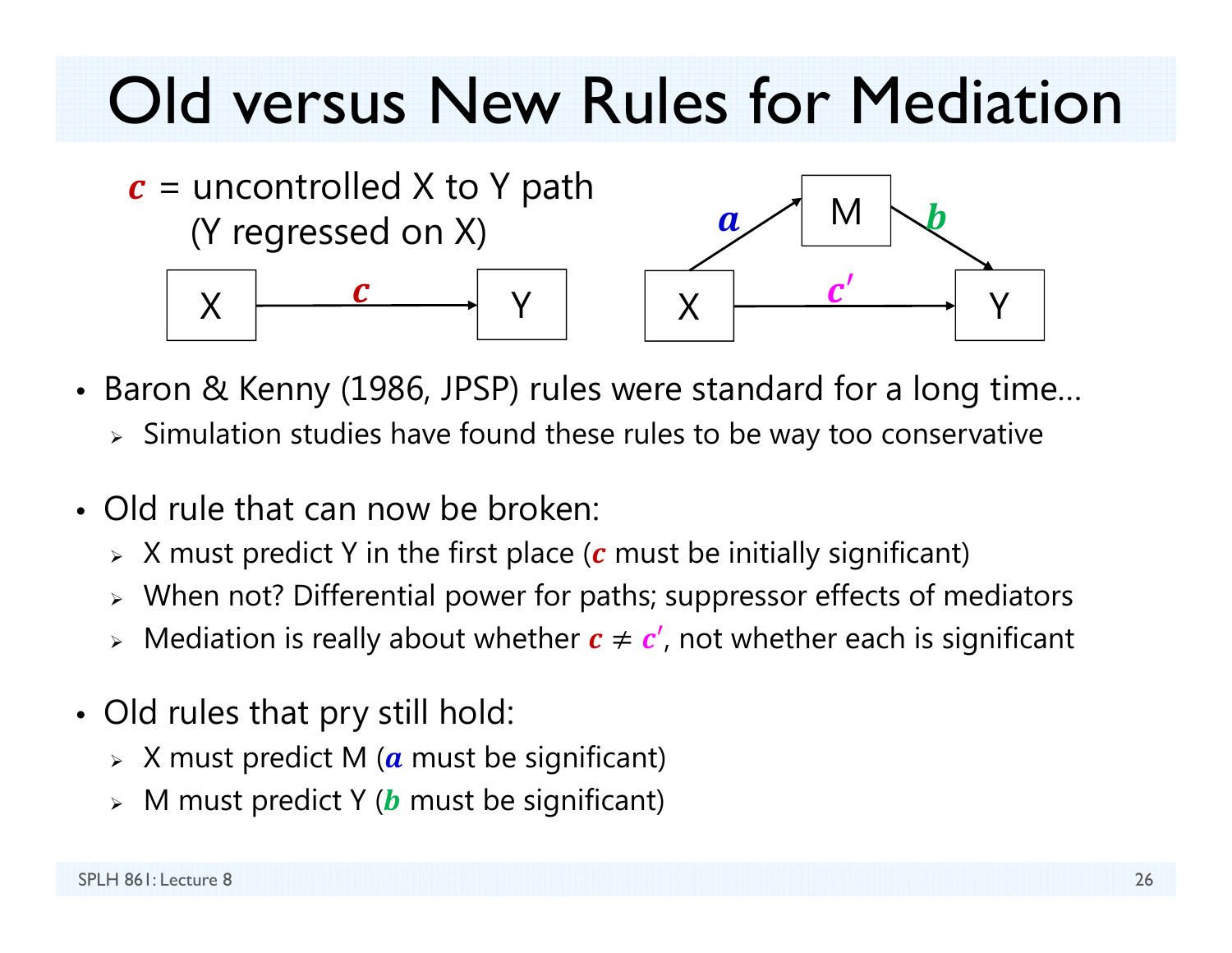- Need to obtain a SE in order to test if  $\bm{c}-\bm{c}'=\bm{0}$  or if  $\bm{a}*\bm{b}=\bm{0}$ 
	- $\triangleright$  For  $\boldsymbol{c}$   $\boldsymbol{c}'$   $\rightarrow$  "difference in coefficients SE"
	- ► For  $\bm{a} \ast \bm{b}$   $\bm{\rightarrow}$  "product of coefficients SE"  $\bm{\rightarrow}$  we'll start here
- Use "multivariate delta method" (second-derivative approximation shown here) to get SE for product of two a ∗ b

$$
\Rightarrow SE_{a*b} = \sqrt{a^2 SE_b^2 + b^2 SE_a^2 + SE_a^2 SE_b^2}
$$

- $\triangleright$  An equivalent formula to calculate  $SE_{a*b}$  that may have, less rounding error because it avoids squaring  $\boldsymbol{a}$  and  $\boldsymbol{b}$  is  $\ SE_{a*b}=$  $ab_{\gamma}\left(t_a^2+t_b^2+1\right)$  $t_a t_b$
- Finis is known as the "Sobel test" and can be calculated by hand using<br>the results of a simultaneous path model or separate regression models,<br>also provided through MODEL INDIRECT/CONSTRAINT in Mplus,<br>NLCOM in STATA SEM, o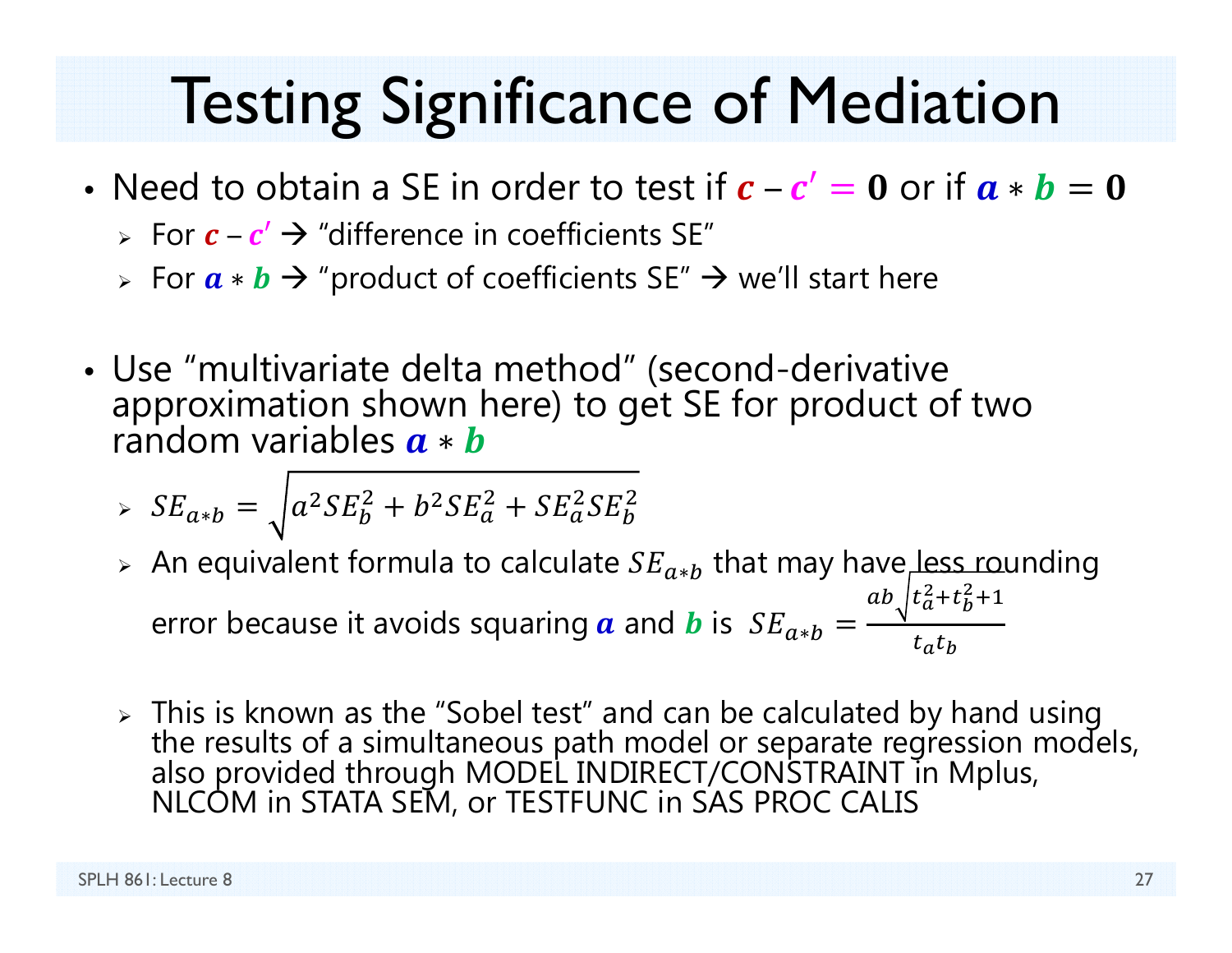• One problem: we \*shouldn't\* use this SE for usual significance test

▶ So, nope: 
$$
t_{indirect} = \frac{a*b}{s_{a*b}}
$$
 or 95%  $CI = a*b ± 1.96 * SE_{a*b}$ 

 $\triangleright$  Why? Although the estimates for  $\boldsymbol{a}$  and  $\boldsymbol{b}$  will be normally distributed, the estimate of their product won't be, especially if  $\boldsymbol{a}$  and  $\boldsymbol{b}$  are near 0

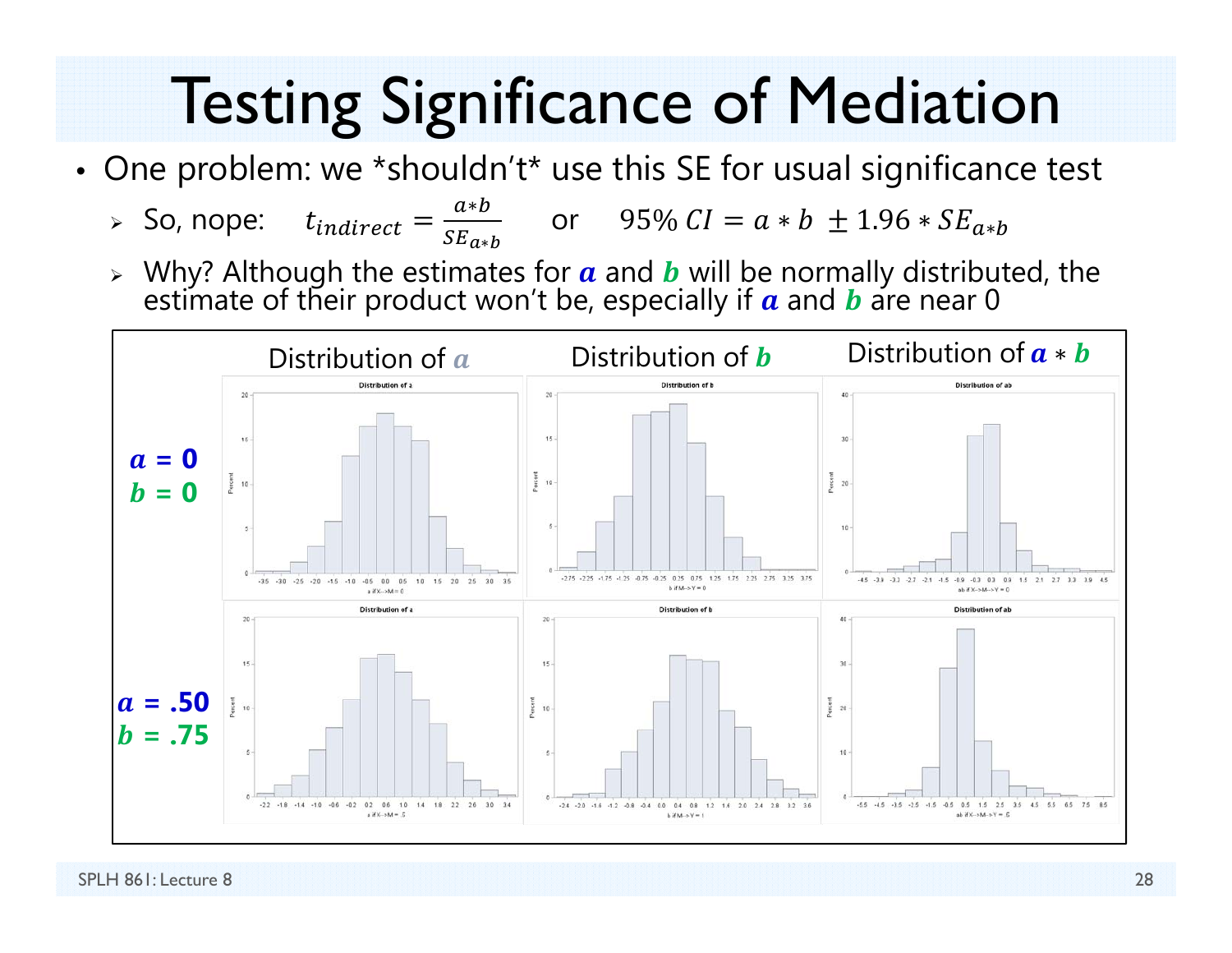- So what do we do? Another idea based on same premise:
	- ► For  $a * b \to$  find "distribution of the product SE"  $\to z_a * z_b$ ൌ  $\boldsymbol{a}$  $SE_a$  in which the sampling distribution does not have a tractable form, ∗  $\bm{b}$  $\boldsymbol{SE_{b}}$ but tables of critical values have been derived through simulation for the single mediator case (but may not generalize to complex models)
	- $\blacktriangleright$ Implemented in PRODCLIN program for use with SAS, SPSS, and R
- $\bullet$  A better solution: **bootstrap the data** to find the empirical SE and asymmetric CI for the indirect effect
	- $\blacktriangleright$ > Bootstrap = draw *n* samples with replacement from your **data**, re-estimate mediation model and calculate  $\bm{a} * \bm{b}$  within each bootstrap sample
	- ➤ ► Point estimate of  $\boldsymbol{a} \ast \boldsymbol{b}$  is mean or median over  $n$  bootstrap samples
	- ⋗ ► S $E_{a*b}$  is standard deviation of estimated  $\boldsymbol{a} \ast \boldsymbol{b}$  over *n* bootstrap samples
	- ⋗ 95% CI can be computed as estimates at the 2.5 and 97.5 percentiles
	- ⋗  $\triangleright$  Typically at least 500 or 1000  $n$  bootstrap samples are used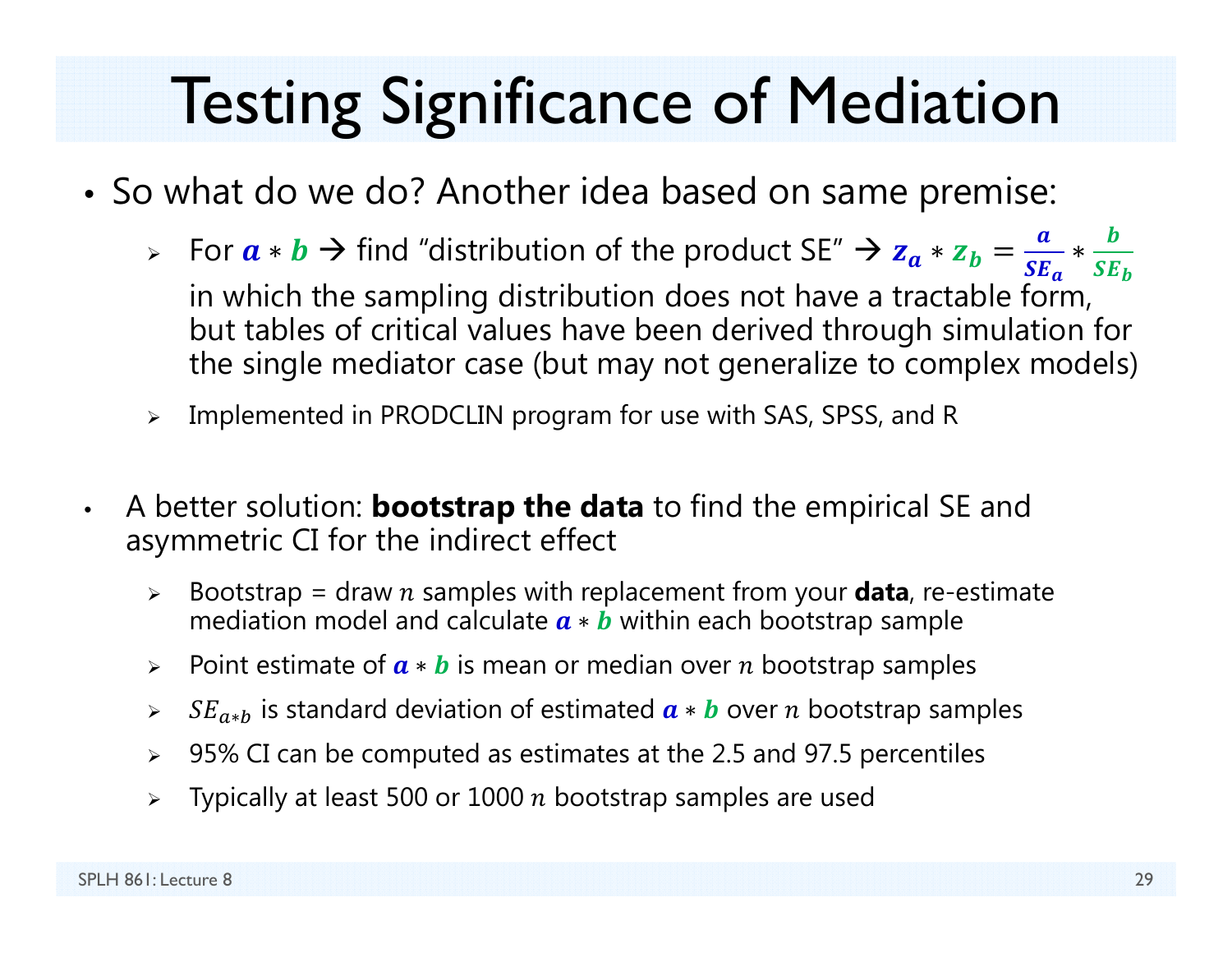- •• There are multiple kinds of bootstrap CIs possible in testing the significance of the  $a * b$  indirect effect within MVN data
	- Regular bootstrap CI = "**percentile**" (as just described)
		- In Mplus, OUTPUT: CINTERVAL(bootstrap); in STATA SEM, vce(bootstrap)
	- **Bias-corrected bootstrap** CI = shifts CIs so median is sample estimate *\*\*\* Supposed to be best one*
		- In Mplus, OUTPUT: CINTERVAL(BCbootstrap); not sure about STATA SEM
	- $\triangleright$  Accelerated bootstrap CI = ???
		- Not given in Mplus (as far as I know); not sure about STATA SEM
- For not simply MVN data (i.e., non-normal mediators or outcomes, multilevel data), a different bootstrap approach can be used as a separate step using any program's output
	- *Parametric*, *Monte Carlo*, or *empirical-M* bootstrap Draw repeatedly from  $\boldsymbol{a}$  and  $\boldsymbol{b}$  parameter distributions instead of the<br>data, then compute point estimates, SE, and CIs from those distributions
	- > See <u>http://www.quantpsy.org/medn.htm</u> for online calculators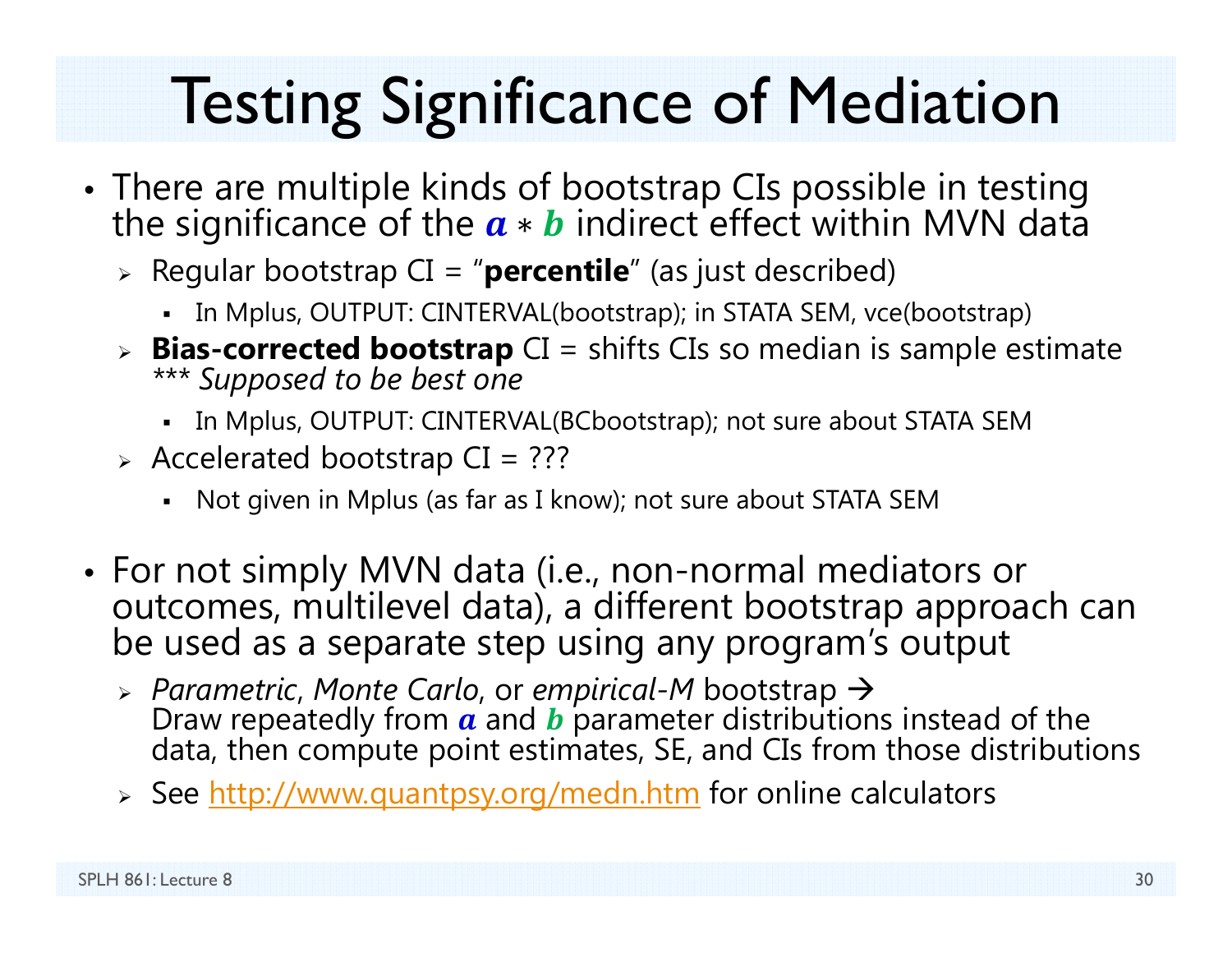### Our Mediation Example